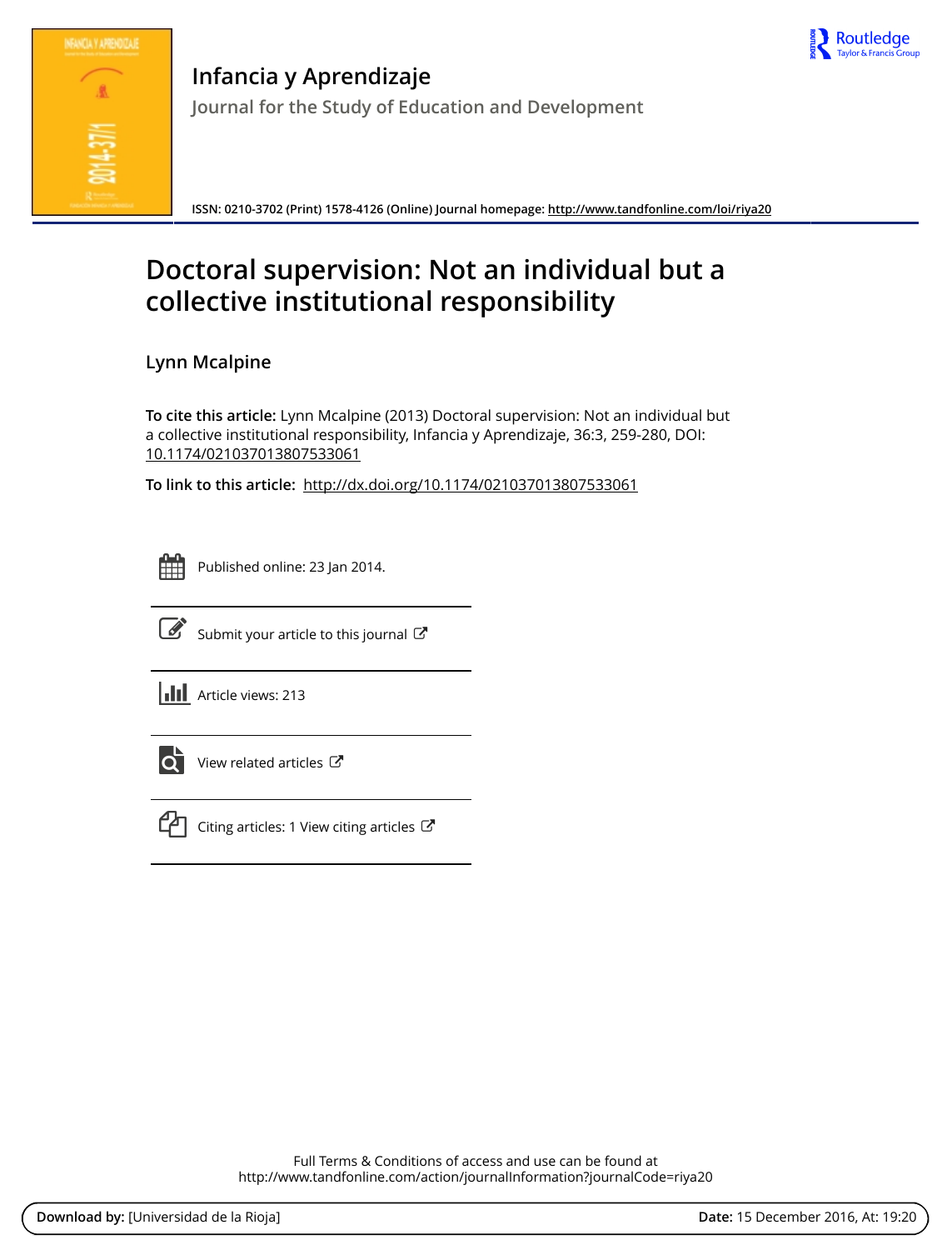## **Doctoral supervision: Not an individual but a collective institutional responsibility**

#### LYNN MCALPINE

*University of Oxford*



# *Abstract*

My research broadly speaking has always been directed at understanding how individuals learn from and through<br>experience. Since 2006, with Canadian and UK colleagues I have been researching the experiences of doctoral stud

- find myself now trying to implement in my own supervisory practice. Overall, the évidence I present challenges the taken-<br>for-granted assumption that the supervisor is the primary support for doctoral progress. What I argu
	-

with new peers, while drawing principally on the personal experience of being supervised until a richer set of strategies<br>develops.<br>As a result, I argue that supervision should be conceptualized as a collective institution

*Keywords:* Doctoral learning as workplace learning, supervision as pedagogy, collective institutional responsibility.

## **La supervisión doctoral: una responsabilidad no individual, sino institucional y colectiva**

## *Resumen*

Mi trabajo de investigación, a grandes rasgos, siempre se ha centrado en la compresión de cómo se apereiracia y a través de ella. Desde el año 2006, junto a colegas de Canadá y del Reino Unido, he investigado las experienc

- 
- 
- 

*Palabras clave:* Aprendizaje doctoral como aprendizaje en el lugar de trabajo, supervisión como pedagogía, res-<br>ponsabilidad institucional colectiva.

English version in pages 259-267 (Appendixs and References in pages 277-280) Versión en español en páginas 268-276 (Apéndices y Referencias en páginas 277-280) (Traducción: Catalina Connon)

Acknowledgements: Many thanks to Cheryl Amundsen, Nick Hopwood and Gill Turner for their contributions to the research program; the results are richer for their involvement.<br>The research has been supported in part by the S

*Manuscript received:* December 30, 2012. *Accepted:* March 27, 2013

© 2013 Fundación Infancia y Aprendizaje, ISSN: 0210-3702 *Infancia y Aprendizaje,* 2013*, 36* (3), 259-280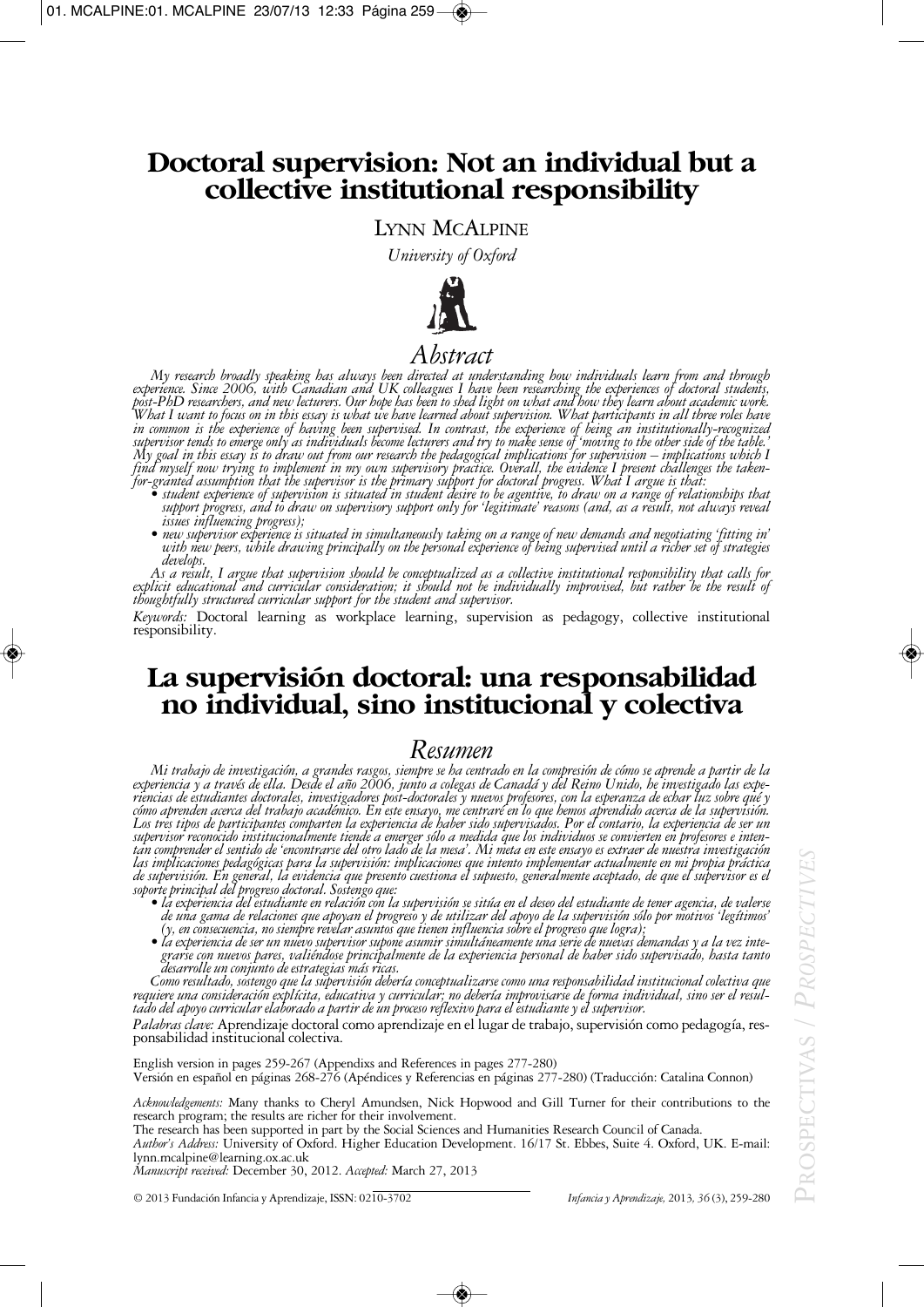#### **Context**

When I became a doctoral student I imbued my supervisor rather naively with many positive yet unarticulated characteristics and hopes. I knew nothing of his experience as a supervisor, yet saw him as the individual who would guide me through the process and did not think to articulate what I might expect from him or him from me. Later, in my early years as an academic, I became a supervisor and began to understand how little I knew about how to guide students, and how provisional and variable was my ability to help advance students' work. Still, I received little direction or support as to what I might or should do.

Initially, my own research focused on how a) indigenous teachers came to teach in what they viewed as culturally-appropriate ways, and b) professors learned to teach undergraduates. However, as time passed and I worked with a research team including doctoral students, I became intrigued by the idea of studying the learning strategies and invisible pedagogies underpinning doctoral education – especially given the reportedly high rates of doctoral attrition. How and what did doctoral students learn when the 'curriculum' was often invisible and not always agreed? How did they navigate the challenges? What role did supervisors play?

These questions led to a program of qualitative longitudinal research with teams in Canada and the  $UK<sup>1</sup>$  which for the last seven years has been examining the experiences of doctoral students, post-PhD researchers and new lecturers, first in the social sciences and more recently the sciences. At this point we have collected data of varied kinds (e.g., weekly activity logs in which individuals report their activities, interactions, significant experiences, difficulties,etc.;annual interviews) from over 100 individuals. Included in this group are around 20 in the social sciences whom we have followed for five years and who are now, in many cases, lecturers. As well we have followed another 20-odd in the sciences for two years and hope to continue for another few years. Finally, we have conducted some separate studies of: students experiencing multiple difficulties, new lecturers learning supervision, and student understanding of higher education policy. So we have a wealth of information about learning to do academic work, including doctoral supervision.

We view learning as follows:

• a developmental process through time involving challenges, disruptions and redirections;

• experienced in and through the workplace and elsewhere; and

• integral to life tasks and identity development.

In other words, central to this perspective is viewing investment in academic work as emerging from and intertwining with personal desires and relationships.

With this as background, I first describe what we have learned from our studies of doctoral intentions, learning processesand experiences. I then depict student perspectives on supervision, followed by the views of new supervisors. I interweave these accounts with the pedagogical implications (in italics; these are collated in Appendix A). These accounts provide the basis for exploring the value of conceptualizing supervision as a collective institutional responsibility<sup>2</sup>. Throughout I draw on the literature regarding doctoral experience and supervision, though I do not cite the literature or our publications in the text so as to avoid interrupting the flow of my argument. However, an overview of the literature is included in Appendix B and some references to our research are included in Appendix C.

#### **Doctoral learning within individuals' lives: The invisible, unknown (and unknowable?) curriculum**

After an undergraduate degree, there's an awfully large learning curve to become a researcher. (Supervisor).

The doctorate is different from what I had imagined. (Student).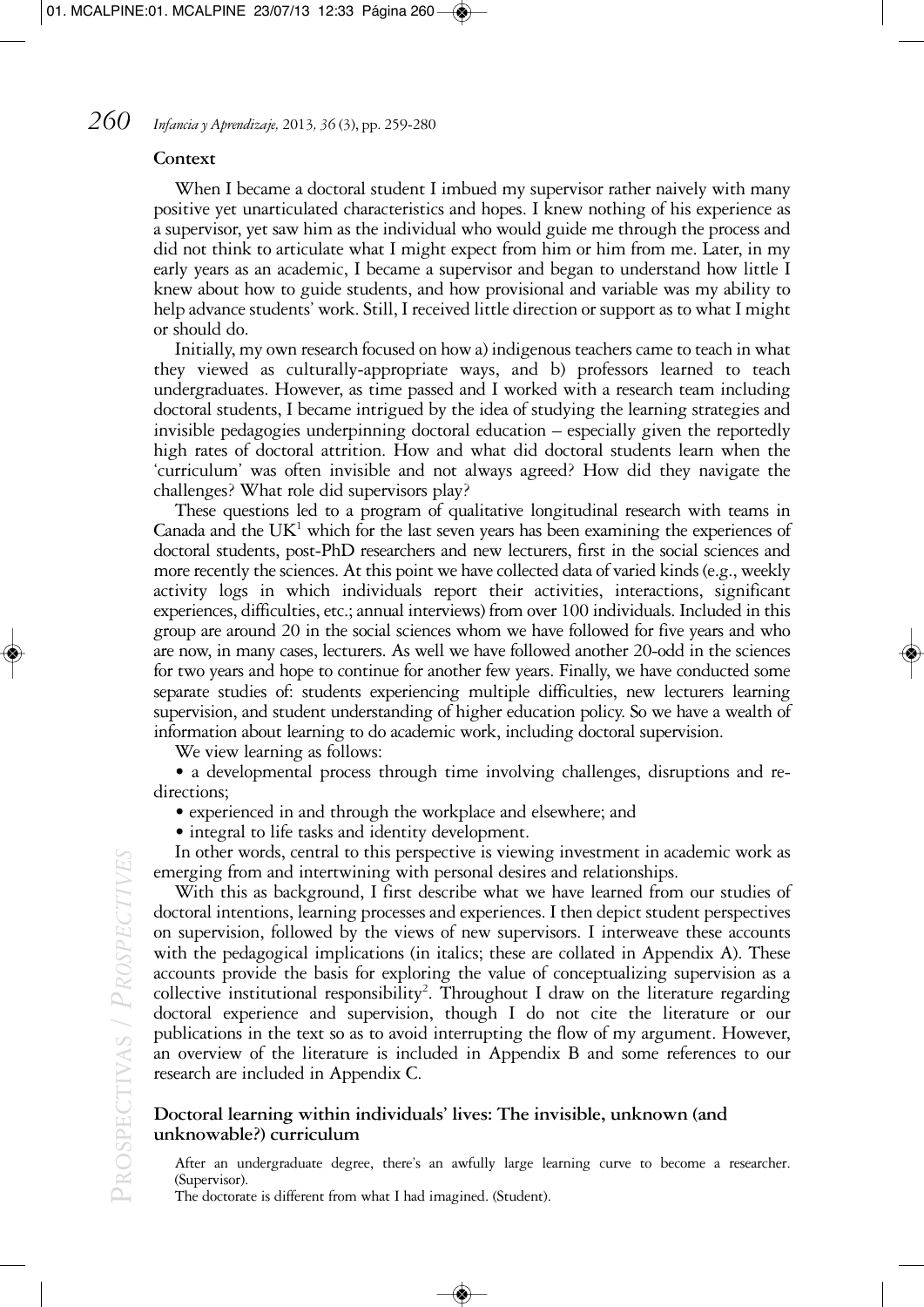These two quotes exemplify the challenge of undertaking a doctorate  $-$  a new kind of learning. In taking up this new learning, individuals brought distinct personal and professional relationships, experiences and intentions from the past that could both support and constrain their investment in academic work. They ranged in age from early 20s to late 40s, often had family responsibilities including being single parents, could be working in a second language in a new country, as well as working outside the university for income generation. Interestingly, their reasons for undertaking a doctorate were varied and not necessarily well-researched, for instance: a personal intellectual interest; the suggestion of an academic; friends doing it; wanting to make a transition into a new kind of work. It was notable that individuals often undertook the degree with little consideration of what the degree was actually preparing them for post-PhD. Lastly, their choice of a specific institution could not be assumed to be linked to a good intellectual match but rather the ability to do the doctorate amid other goals and responsibilities, e.g. not moving due to personal relationships. *These findings suggest the need for supervisors to be mindful of the varied personal intentions and responsibilities students carry into the degree since a focus on academic intention alone may overlook both the resources and responsibilities each student brings to the endeavor. Further, admissions processes should be structured to help individuals better understand the degree of alignment between their own intentions and hopes and the purposes of the doctorate in the particular program.*

In their personal lives and academic work, individuals appeared agentive – largely drawing on their own resources in setting goals, and dealing with difficulties. They interacted with peers near and far: more senior academics, administrative staff, and undergraduates if teaching. Academic difficulties included lack of time, negative emotion (isolation, discouragement, and fearfulness), intellectual block (both writing and reading), and resource constraints (lack of office space, access to participants, relevant books or software). When they sought help, they tended to draw on their family and friends, their peers, and others in the university in equal measure to their supervisors. Thus, the difficulties they experienced and usually resolved were often invisible to the supervisor. *The plenitude of different relationships and sources of support suggests that a focus on the one-to-one supervisory relationship alone does not encompass nor do justice to the complexity of the networks that doctoral students draw on to advance their doctoral work.*

Within busy complex lives, students described their academic learning as largely informal. In addition to doctoral work (e.g., seeking graduate awards and positions, doctoral committee/ supervisory meetings, reading the literature, collecting and analyzing data, writing), students also engaged in academic work more broadly (e.g., acting as consultants, working with more senior academics on joint writing projects, teaching, undergraduate supervision, sitting on departmental committees). The minutiae of varied daily activities and the diverse interactions involved are integral to students' cumulative experience and growing understanding of doctoral and academic work, and of particular importance if they imagine academic careers. *Still, given the consistency with which certain issues emerged, there are aspects of this invisible curriculum that need to be made more pedagogically visible, particularly as regards academic communication (reading and writing), governance, and careers post-PhD, so I explore these three more fully.*

Students, particularly in the social sciences, read indiscriminately thinking they were not reading enough or doing the right reading. They did not appear to read strategically to understand the origins of key concepts and theories and the webs of relationships that connected these ideas. As for writing, many students appeared to view writing as something that occurred after data collection and during analysis rather than as a process that ideally begins very early on. As well, their experiences of writing were largely limited to a particular genre, that of the dissertation (whether a monograph or a series of papers) so they had minimal experience of the many other academic genres they would need to master if they remained in the academy. They lacked (and perhaps their supervisors did as well) an understanding of the integrated and iterative role of reading and writing in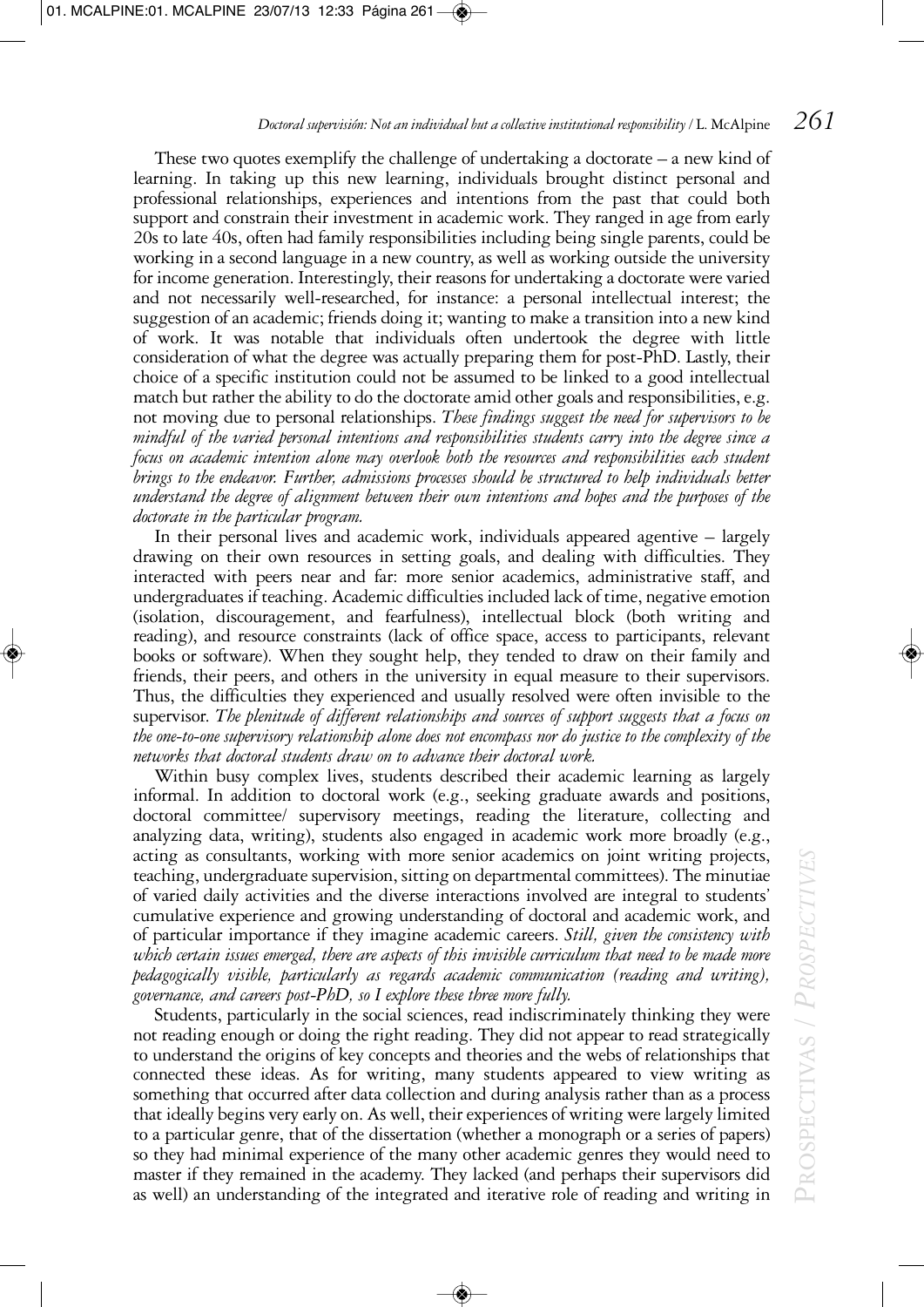seeking out, exploring and developing the historical and contemporary networks related to their own interests. Yet, it is through this process of reading and writing that individuals ultimately are able to make a contribution to their intellectual community – essential to doctoral completion (and an academic career if students wish to seek one). *Beginning early in the degree, supervisors need to be more explicitly pedagogical as regards reading and writing, e.g., modeling reading strategies, assigning writing tasks. However, this pedagogical responsibility should not fall only to the supervisor; institutional resources need also to be available, e.g., advanced academic communication courses*. (For historical reasons, examples of such programs are more easily found in North America.)

As for university governance, students generally reported feeling affirmed when they were involved in institutional aspects of academic work, e.g., teaching, sitting on university committees. Nevertheless, they lacked an understanding of higher education policies and governance at all levels, institutional, state/provincial or national, and were often surprised when they moved institutions to find how different expectations were. In a separate smaller study, we found that doctoral students generally did not understand the influence of national and institutional higher education policies on their day-to-day experiences so could not be policy actors. They commented that this was an aspect of academic work they had never before considered but should have. *Addressing this gap in* the invisible curriculum could be done by, for example, a) a workshop or series of workshops for those *intending academic careers, or b) panels of supervisors and other academics describing the ways in which policies influence the nature of the work they do.*

Interestingly, very few individuals thought about their post-PhD futures until they had nearly finished; some, in fact, intentionally put off thinking about it until they had completed. As a result, many students were often surprised how few academic positions were actually available; further they often came late to the realization that gaining an academic position required a competitive portfolio (e.g., publications, teaching) which they could have been building, and could involve moving great distances. Others, who were looking for non-academic careers were equally disadvantaged as they were unaware of how their doctorate could be incorporated successfully into a search for such a career. *Thus, an important addition to the curriculum is attention to how students can gain a realistic understanding of academic and non-academic careers. In my view, this should not be viewed as the sole responsibility of the supervisor but the institution as a whole – with the supervisor knowing the institutional resources and encouraging students to take advantage of them.*

#### **The experience of being supervised: Looking across the table for guidance**

He does leave you on your own a lot …because … some of the issues that I'm dealing with are very alien to him, and luckily I've got another supervisor who's very helpful; [besides] you have to defend it and it is no good if other people have done the thinking for you. (Student)

As this student concluded, the lack of involvement of her main supervisor was not necessarily a bad thing. Her comment exemplifies, as I hope I have made clear earlier, that students often acted independently of the supervisor, without revealing their difficulties. This suggests that supervisors, while important, were not paramount in the doctoral journey. In order to explore this interpretation further, we undertook a specific analysis of students' day-to-day perspectives as well as retrospective reports of the supervisory relationship. On the whole, students recognized supervisors' workload, were respectful in seeking the supervisor only when they felt they had legitimate concerns, and understood the supervisor might not view his/her supervisory role as also being a mentor. In other words, the relationships that students described were important yet largely confined to an institutional role assigned for the duration of the degree. They did though express concern about the lack of clarity regarding what they might expect of the supervisor and the supervisor of them. *This speaks to the need for clear easily accessible statements of the responsibilities and expectations of the two roles 3 .*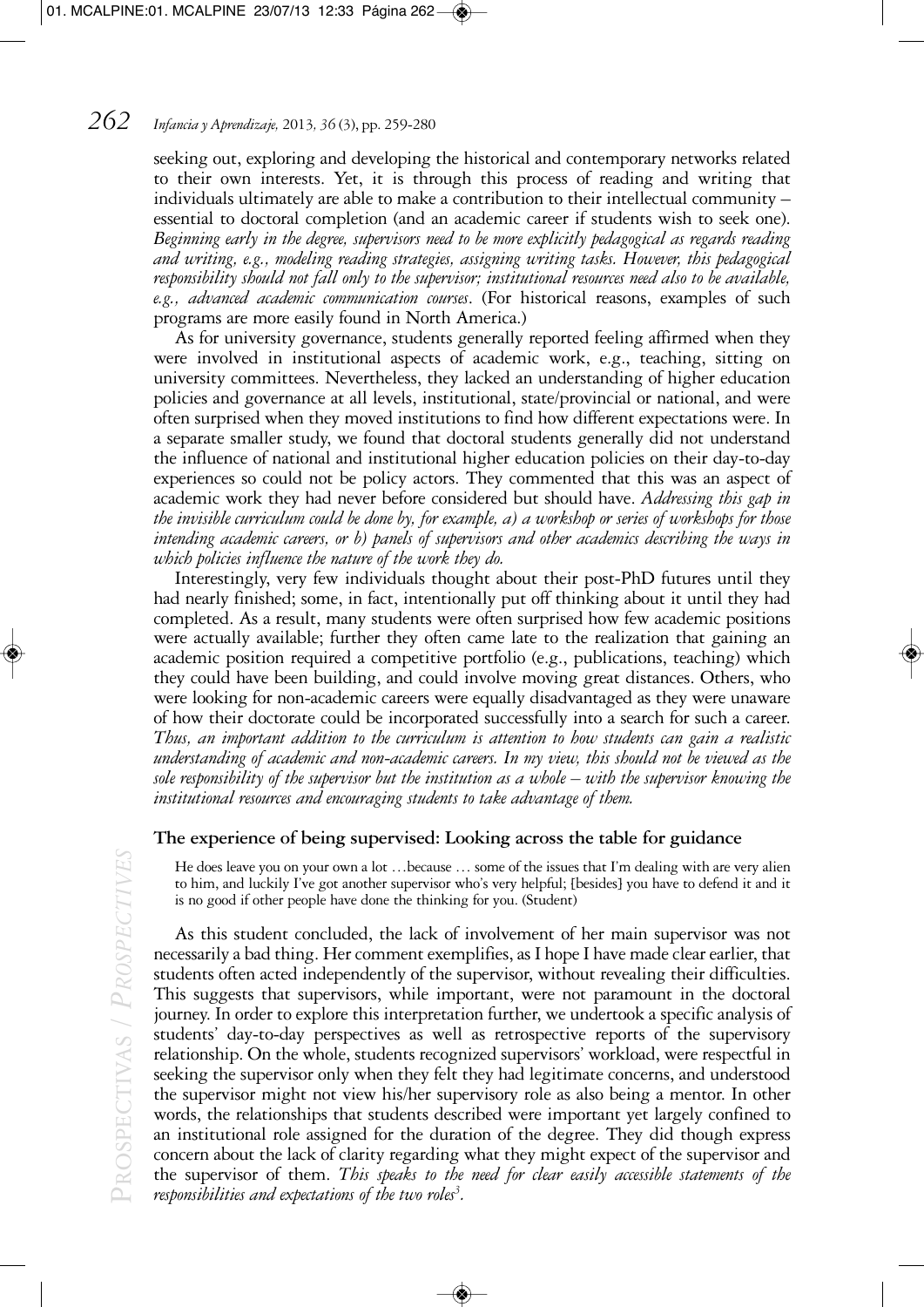Of note, student progression in the doctoral journey affected the frequency of supervisory need expressed. Early and late in the doctoral journey, there was more desire for help than in the middle. Early on students wanted help related to formal institutional expectations; during the middle, issues related to unexpected difficulties with research plans and processes were prominent. At the end, there was a return to institutional requirements as well as writing. As to the rationale for help wanted, consistently at least one of the following features of supervisory knowledge was noted: the supervisor knew a) the student's work the best; b) what normal progress was; and c) institutional requirements. Further, students wanted feedback that was focused, specific, included suggestions for more reading as well as characterized overall progress. The reverse, described as disconcerting, was feedback that was vague, inconsistent, or emotionally challenging unless accompanied by multiple concrete suggestions (I return to this later).

More broadly, negative affect, though infrequent, emerged when students were frustrated by a lack of supervisory intellectual investment, the unavailability of the supervisor, and occasionally tensions amongst supervisors or committee members later in the doctoral journey. Still, students largely reported the supervisor relationship as satisfactory or positive in supporting needs supervisors were best placed to meet. In instances where students felt something was lacking in the relationship, they often sought out a co-supervisor or additional committee member. *This suggests the value of supervisory models that involve teams or committees, especially if the student is involved in the choices* and such decisions are made at times that are appropriate in supporting progress, i.e., not all at the *beginning of the program.*

Overall, the evidence supported the view that students seemed prepared to operate relatively independently and could specify what helped they needed. However, the research team was aware that there were students whose journeys could be characterized as more rocky, so we undertook to document their experiences in a separate study. Most of these students, although ultimately finishing, experienced multiple sustained often concurrent challenges that were largely personal, such as illness, divorce, family death, financial strain, family at a distance; it was the collective nature of these that impinged on their ability to progress their doctorate. And, though institutional help was available (e.g., personal counseling, financial services), students were uncomfortable seeking help for fear they would be seen not to measure up; further, they did not always know that such resources were available. This meant that they often withdrew from doctoral participation and their absence was overlooked given a lack of institutional oversight, e.g., regular departmental reporting systems. *While such experiences are not common, they suggest the need for systems of institutional oversight as well as information that students can find easily about institutional resources to help them deal with difficulties.*

The few students experiencing supervisory (rather than personal) difficulties in this smaller study tended to report supervisor absence – either physical (sabbatical, family leave, move to another institution) or intellectual (lack of investment or feedback) – rather than outright conflict. In these cases, students did not know the procedures for seeking a supervisory change; further they felt powerless and feared retribution. Again, their supervisory difficulties remained invisible to the institution and thus little change occurred. *This points to the need for departmental oversight of supervisory practices including clear mechanisms for supervisory change. As well, procedures for dealing with supervisory difficulties should be public and easily accessible to ensure students experience equity of access to this information and know that supervisory change is in fact not uncommon.*

Overall, while students appeared largely agentive in advancing their progress, they were not always aware of the institutional resources available to them or the full scope of the invisible curriculum they should be learning. I now shift from experiences of being supervised to experiences of supervising.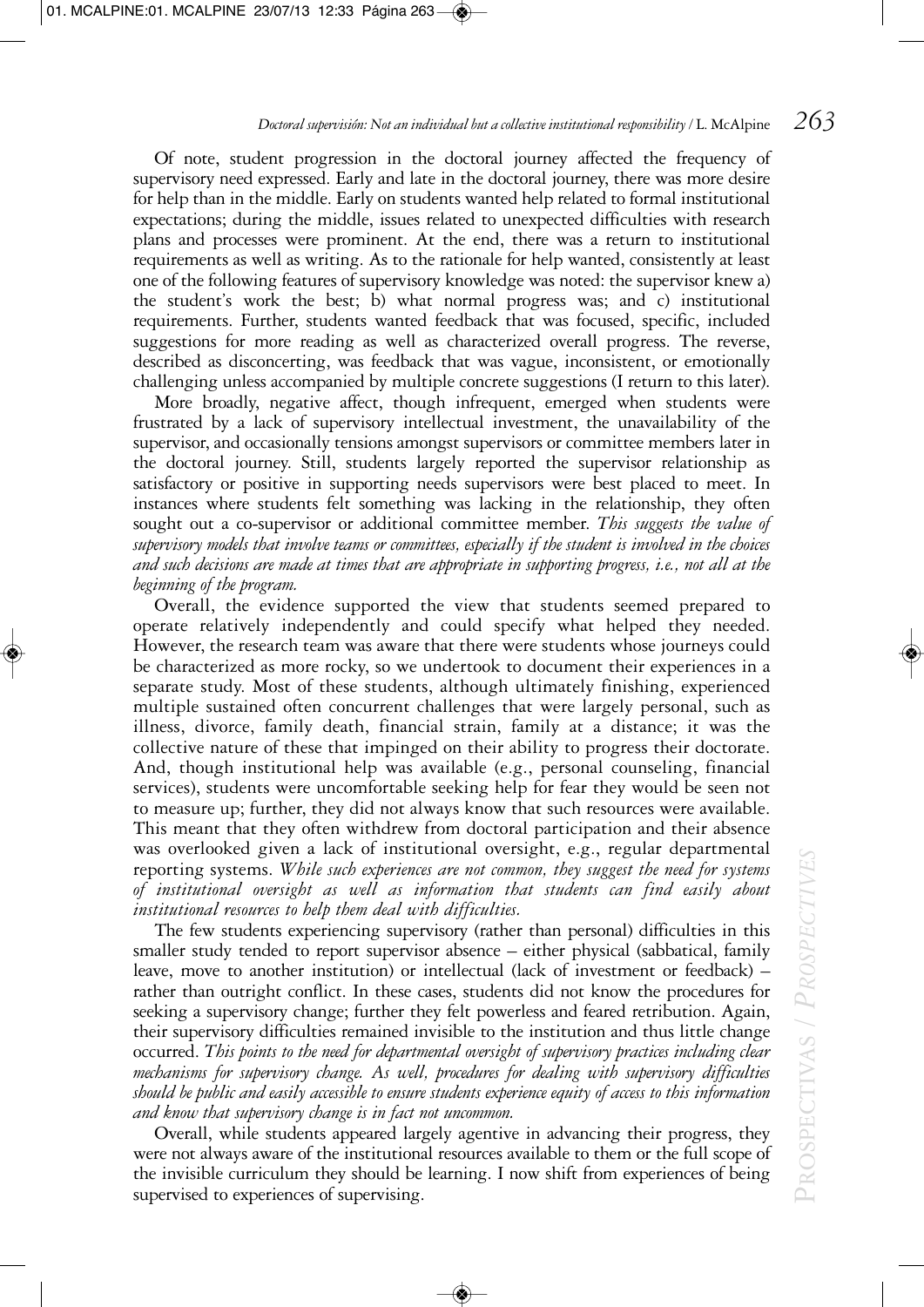#### **A steep learning curve: How new supervisors learn to be supervisors**

You pick it up as you go. (New supervisor)

This new supervisor's quote exemplifies the lack of support or training that new supervisors experienced. While post-PhD researchers may find themselves informally supervising due to their proximity to doctoral students or the absence of the formal supervisor, it is principally as a new lecturer that this role becomes a job expectation. As new lecturers, individuals are learning to budget time as they take on supervision alongside establishing their research and teaching profiles while fulfilling administrative responsibilities in their new department, institution and, in many instances, policy jurisdiction. In this process, they are also negotiating relationships with new departmental colleagues. Unfortunately, collegial relationships may not be a common experience at a time when an important task is minimizing the impact of inter-personal conflicts and being seen to 'fit in'. In fact, we observed new academics being given 'problem students' that no one else was prepared to take or students whose supervisor was away on research leave or who had retired. *Clearly departmental oversight of supervisory responsibility is needed to avoid disadvantaging new supervisors.*

New supervisors often found themselves pursuing supervision in a quite solitary way, since supervision (like teaching) tended not to be a topic of collegial interactions. As a result, individuals characterized their supervisory learning emerging from and through personal experience since more formal sources of learning, though desired, were not available. The assumption seemed to be that since the PhD had helped them become independent researchers it followed that they could then be independent in supporting newer researchers. Within this context, most new supervisors felt very responsible for their students, expressed a duty of care, yet felt anxious since there was no way of assessing how well they were doing until a student had finished.

Further, like students, new supervisors struggled to find concrete information that could support them and their students. Lack of information could produce anxiety, such as "students falling victim to my ignorance." Like doctoral students, individuals were trying to be independent but were disadvantaged by a lack of clarity and transparency as to policiesand procedures. A few noted the potential of watching others in co-supervision and team meetings. In other words, beyond their own experience they could sometimes take advantage of observing others, e.g., listening carefully to descriptions of student difficulties and supervisory responses when these were the focus of departmental meetings. Unfortunately, they noted that such discussions tended to be more bureaucratic than otherwise; rarely did issues of curriculum emerge. *Training and/or mentoring can be helpful in supporting new supervisors as can just-in-time resources such as a website we have developed to meet the needs of students and supervisors in a timely fashion http://learning.ox.ac.uk/supervision.*

As a result of the lack of support, new supervisors generally positioned themselves in relation to their experiences of being supervised. They replicated strategies they had experienced positively and named things they avoided becausethese had not been helpful to them. Despite their hard work, they began to find that this approach, using what had worked for them, was not necessarily successful with all students: that the strategies and pace varied, given the uniqueness of each individual student. Still, the new supervisors gradually came to the conclusion that the role of the supervisor as regards the doctoral project was to devise a set of strategies which structured the process, enabling students to set goals, organize plans, and chunk work since the doctorate represents an experience and project that the student hasn't yet experienced and that is largely without external structure.

However, as regards supporting writing, they were challenged. Not surprisingly given the lack of training or other support, individuals found themselves giving feedback to students about their writing along the lines of 'you go off on a wobble like this' or 'explain enough so that we understand' or 'add something else here.' They recognized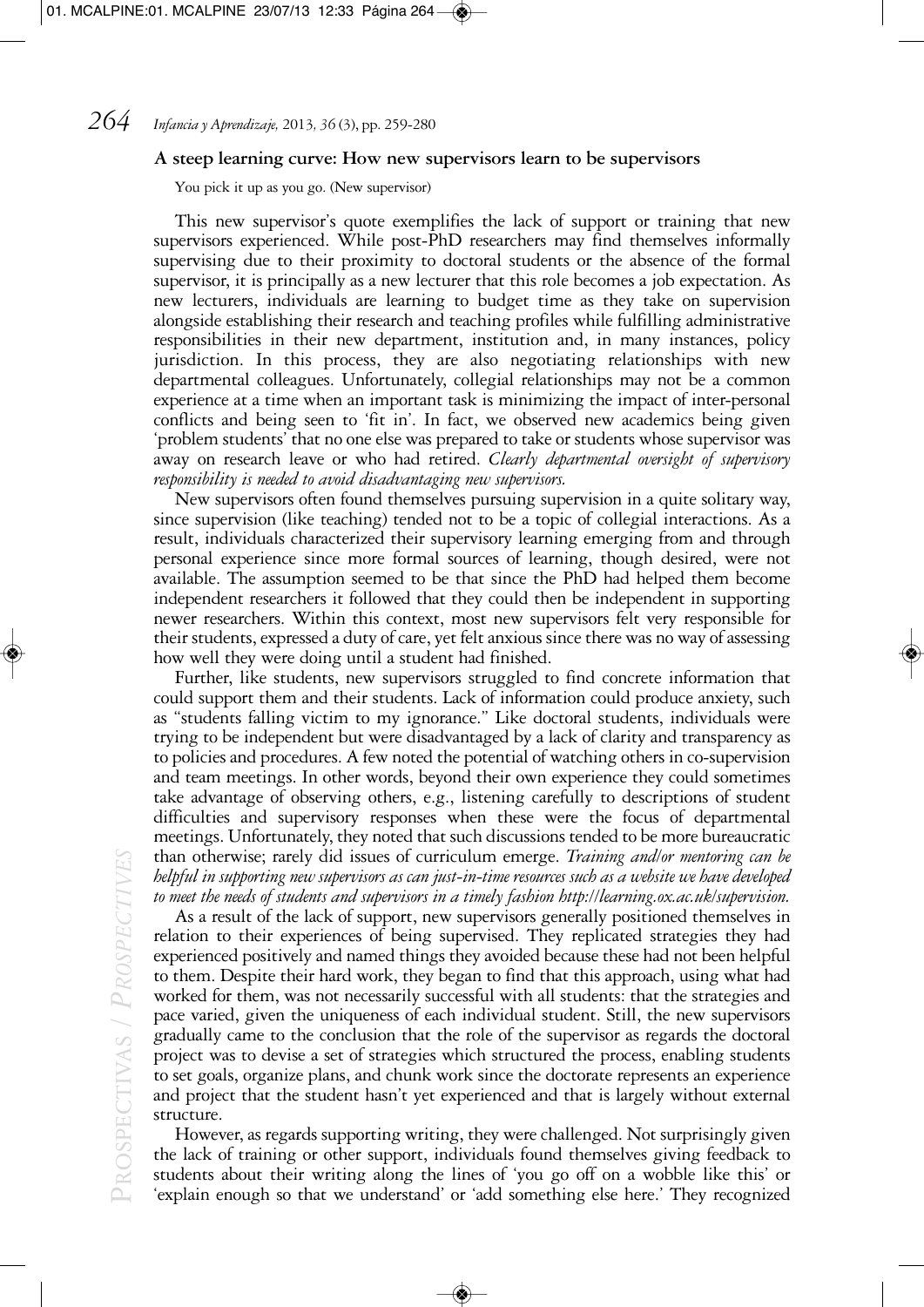that such comments would be difficult for the student to make sense of but lacked a concrete discoursefor providing feedback. *Supervisors need helpjust as students do in developing a meta-language for discussing writing and reading*.

Further, while a clear, concrete goal was a successfully defended dissertation, the expected scope and quality of the dissertation was not always clear. Equally ephemeral was the degree of responsibility for supporting the student's career goals, particularly for those students who were part-time and had little opportunity to engage in the day-today academic life or those who did not imagine academic careers. As well, there were challenges related to the perceived lack of equity in workload amongst their peers which new supervisors were afraid would impact their ability to achieve renewal and permanence while trying to be the kind of supervisor they wanted to be. *At the simplest level, new academics need to know how things work at their new institution, what the rules and norms are.*

By and large, new supervisors wanted more local community, more collegiality and had expected more collegial interactions that would foster their intellectual energy. Still, like the doctoral students, they were intentional in trying to negotiate the admittedly unstructured and often isolating world of academia while at the same time trying to create a safe place to realize and preserve the values and the goals that motivated them to become academics in the first place. While seemingly successful, they did not experience an easy journey. These results resonate with what we reported about doctoral students: that there is still minimal systematic developmental preparation for life as academics and particularly for supervision.

#### **Supervision is about us**

Doctoral advising is woefully uneven. (Barnes & Austin, 2009, p. 298)

It was clear in our research that within the institutions where students and new supervisors were working, supervision was viewed as a one-to-one relationship, in the sense of the individual student and supervisor *privately* managing the experience. Both students and new supervisors were navigating the production of a thesis that would meet the expectations of the institutional examination process while often struggling with a lack of clarity about the tasks they were engaged in and the sources of support for their joint work.

Leaving the relationship as private not only leads to inequity of access and support but also overlooks the range of aspects of doctoral learning that are, in fact, beyond the scope of the supervisor, e.g., appropriate career guidance for non-academic positions, personal and financial counselling. Further, not talking about local departmental practices means that traditional views of supervision will continue to dominate*. It is for this reason I argue supervision needs to be conceived as a collective and institutional responsibility.* What I am suggesting is curricular, structural pedagogies which aim for consistent transparent support of students as well as supervisors.

I describe five examples of such structural pedagogies to make concrete my assertion. And I begin with departmental supervisory training given my assertion of the need to approach supervision from the perspective of creating curricular, structural pedagogies supported institutionally. When offered in universities, supervisory training is often designed in relation to the individual supervisor, as in most professional development. However, this limits the potential for structural institutional change. Given the need for a collective curricular review of the policies and practices of supervision, training can best be offered within a departmental or program context instituted, for instance, by a Director of Graduate Studies (DGS). This kind of intervention is best facilitated by an outsider with some expertise in the area of supervision. In this way, external evidence about supervision can be brought into the departmental discussion and the DGS is able to participate in, rather than lead, the discussion. The goal is to stimulate supervisors to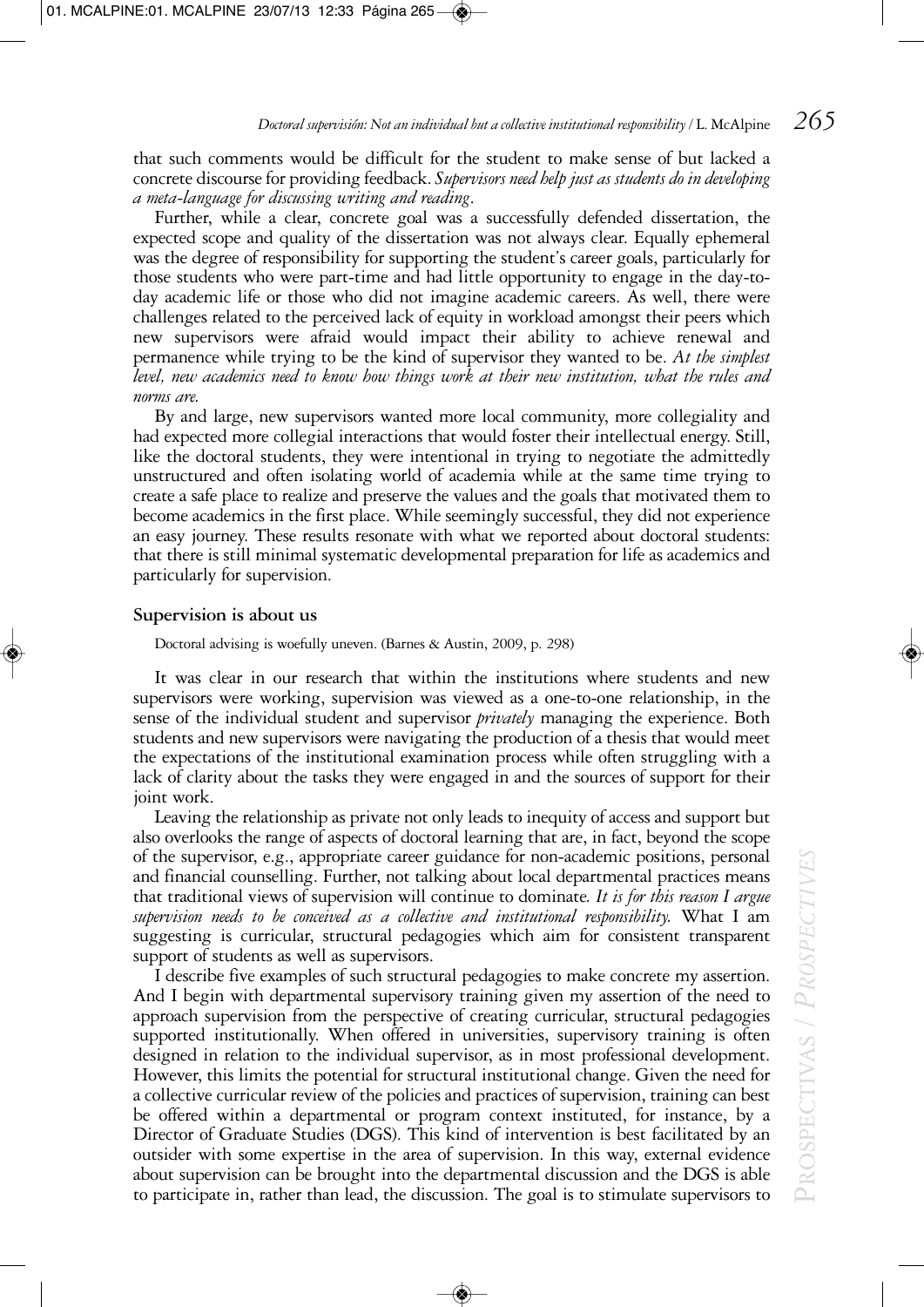compare their views on the purposes of the degree, the frequency with which they meet students, the ways in which departmental oversight is structured, etc. Such interventions are often very powerful in surfacing inaccurate understandings of policies, conflicting views of supervisory roles,and diverse beliefsabout thecriteriaforassessing the doctorate. The airing of these views provides the basis for further curricular conversations in which the assumption is that there is a need for consistent collective practices to support all students.

If we move back to the admissions process, an interesting strategy is to ensure that all applicants engage in exactly the same assessment activity as part of the admissions process 4 . In one program, students are given an article, an empirical study of doctoral education, and asked to write a critique. Specifically, they are required to: a) characterize the strength of the literature review and the study's theoretical framework; b) identify the methodological strengths and weaknesses; c) articulate what, if anything, surprised them about the results; d) identify what, if anything, they would add to the article's discussion section; and e) describe how they might apply the findings to their future doctoral student-supervisory relationship if accepted into the program. This approach was found to be successful in sensitizing students to the actual doctoral learning tasks they would be expected to engage in and provided a level playing field from which to make decisions about acceptance into the program.

Another strategy is used in a doctoral training centre which is designed to further cross-disciplinary research, with supervisors being drawn from morethan one department (see McAlpine & Spencer, 2010 in Appendix C). The Director, Associate Director, Administrator and one or two others meet weekly. The first item on their agenda is the names of students who are experiencing any kind of problem: a) programmatic, e.g., not meeting deadlines; b) personal health, e.g., emotional well-being; c) academic interpersonal, e.g., problems with research group or supervisor). The status of each individual on the list is reviewed collectively. As each student is discussed, action items are agreed and returned to at the next meeting. Discussions include both the student's and supervisor's capabilities and preferences, thus ensuring support for the supervisor as well as the student. The intent is to avoid formal disciplinary procedures, to catch 'at risk' students (and supervisors) early. This strategy shifts the perspective from the traditional institutional assumption that the supervisor alone is responsible for the care of the student; further, it incorporates a new assumption that the supervisor may need the same care as the student.

A third example is of a Faculty providing a means for students to take responsibility for planning, developing and facilitating their own professional development through a program called 'The ABCs of the PhD', the goal of which is to address the invisible curriculum of the doctorate (see McAlpine & Asghar, 2010 in Appendix C). Initially, the Faculty provided an academic co-ordinator for the equivalent of one course to help a committee of doctoral students develop the program; now this work is done solely by students with one of them paid as a program coordinator. The sessions include applying for fellowships and awards, how to publish, navigating supervision. As an example, a session on 'Publishing' was designed to de-mystify the process as well as to make clear how valuable publishing was to students' developing identities and their future careers. The session included a panel of editors of journals as well as students who had published. Students, including Master's students, consistently evaluate these sessions positively, noting the value of collective practice, learning from other students' experiences, and becoming aware of perspectives from different disciplines and departments.

The last example addresses the need to provide students with strategies to be agentive in their supervisory interactions. This can be done in a number of ways but one is to offer regular sessions on 'Managing your supervisor,' as well as offering such sessions on-line, an example of which can be viewed at http://www.youtube.com/watch?v =\_4EL8tvrC8E&feature=youtu.be. Such sessions presented by experienced supervisors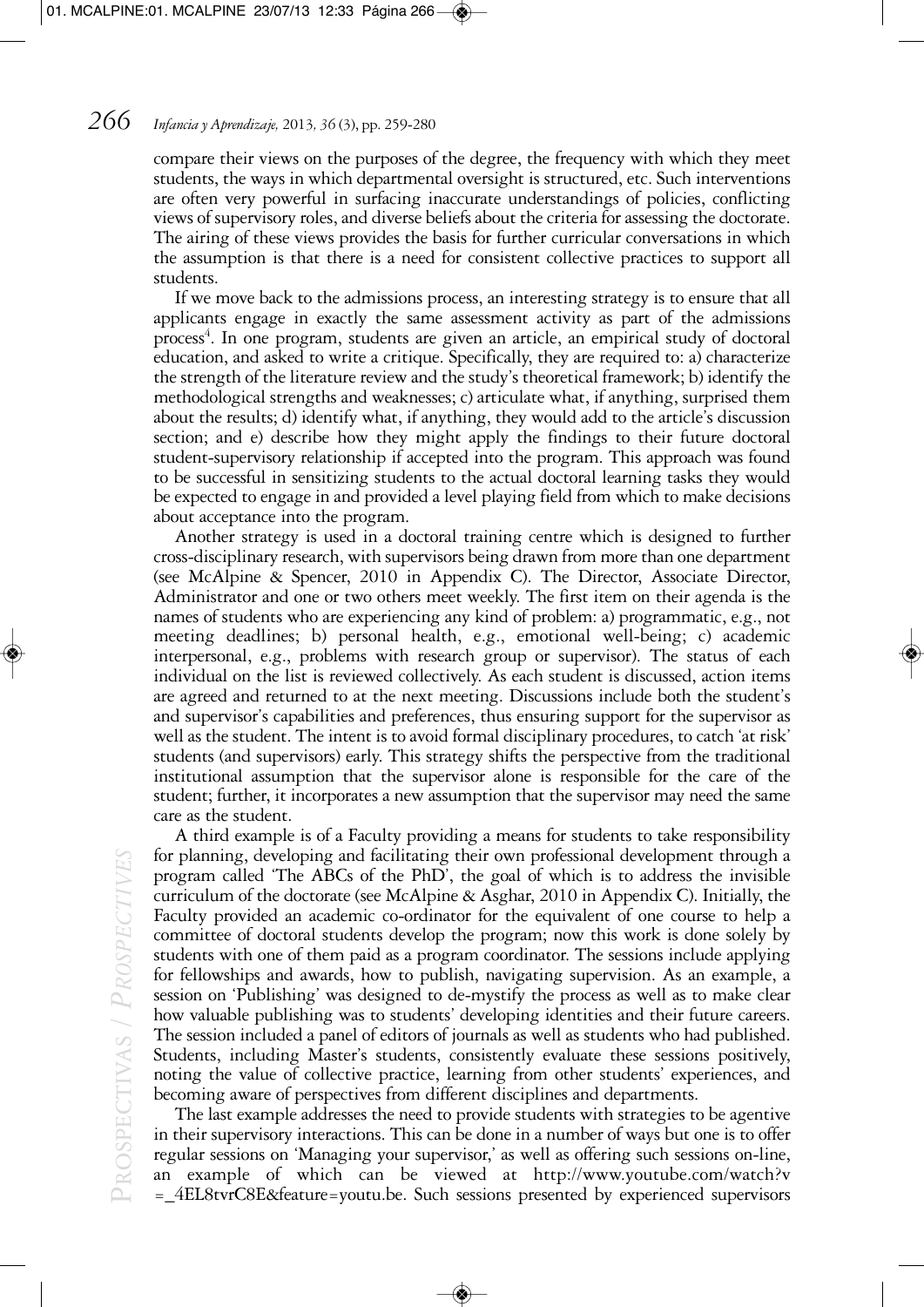can be very powerful in speaking quite directly to strategies for negotiating the power differential in the relationship.

#### **Conclusion**

Supervision has traditionally been conceived as a one-to-one relationship – leaving each relationship to be built independently as doctoral students and new supervisors learn largely from engaging in doctoral/academic work. Still, what is learned through the experience of work is strongly influenced by the institution's readiness to invest in supporting learning as well as the individual's readiness to engage. While evidence emerged that individuals were ready to invest, it was less apparent that institutional structures were particularly supportive of such learning. Failing to conceptualize supervision as a collective institutional responsibility calling for explicit curricular consideration, rather than a private relationship, ensures that supervision will remain 'woefully uneven' for students as well as extremely challenging for new supervisors.

## *Notes*

<sup>1</sup> These two jurisdictions vary somewhat in their doctoral structures and would be distinct from most Spanish doctoral structures. Key elements to bear in mind are formal requirements (e.g., different course work, exams) and institutional responsibility for supporting the student (usually co-supervisors in the UK and a committee in Canada).<br>
<sup>2</sup> Some of the results of this research are organized into useful strategies and tools for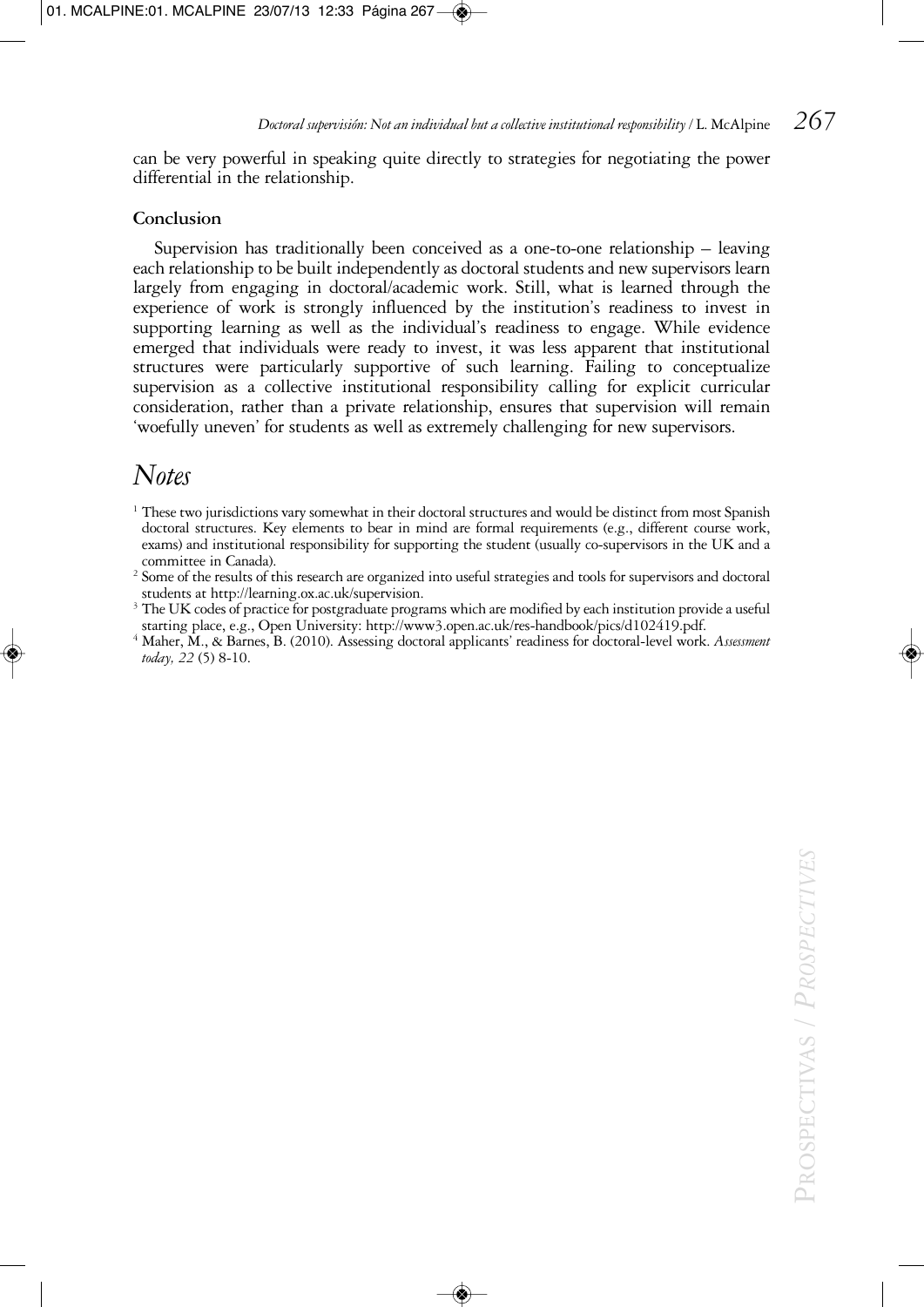# **La supervisión doctoral: una responsabilidad no individual, sino institucional y colectiva**

#### **Contexto**

Cuando me convertí en estudiante de doctorado, un poco ingenuamente atribuí a mi supervisor muchas características y esperanzas positivas, aunque sin formularlas. No tenía conocimiento alguno acerca de su experiencia como supervisor, no obstante lo percibía como el individuo que me guiaría a través del proceso, y no se me ocurrió formular qué podría esperar yo de él o él de mí. Posteriormente, durante mis años como académica, me convertí en supervisora, y empecé a comprender lo poco que sabía acerca de cómo guiar a estudiantes, y lo provisional y variable que era mi capacidad de ayudar a que progresasen en su trabajo. Sin embargo, recibí poca dirección o apoyo en relación a lo que podría o debería hacer.

Inicialmente, mi investigación se centró en: (a) cómo llegaban los docentes indígenas a enseñar lo que consideraban formas culturalmente apropiadas, y (b) cómo aprendían los profesores universitarios a enseñar a estudiantes de pregrado. Sin embargo, con el paso del tiempo, trabajé en un equipo de investigación que incluía estudiantes de doctorado y empecé a sentirme intrigada por la idea de estudiar las estrategias de aprendizaje y las pedagogías invisibles que subyacen a la educación doctoral –en particular teniendo en cuentalosaltos índices de deserción.¿Cómo y quéaprendían losestudiantes de doctorado cuando el 'currículo' a menudo era invisible y no siempre acordado? ¿Cómo encontraban el rumbo para enfrentar las dificultades? ¿Qué papel cumplían los supervisores?

Estas preguntas condujeron a un programa de investigación cualitativa de tipo longitudinal con equipos de trabajo de Canadá y Reino Unido<sup>1</sup> que durante los últimos siete años ha examinado las experiencias de estudiantes de doctorado, investigadores post-doctorales y nuevos profesores, primero en ciencias sociales y más recientemente en ciencias. Hemos acumulado datos de diversos tipos (por ejemplo, registros semanales en que los sujetos informan sobre sus actividades, interacciones, experiencias significativas, dificultades, etcétera; entrevistas anuales) que provienen de más de 100 participantes. El grupo incluye aproximadamente 20 personas que trabajan en ciencias sociales, que hemos estado siguiendo a lo largo de cinco años, muchos de los cuales ahora son profesores. Además, hemos efectuado un seguimiento durante dos años de algo más de 20 personas que trabajan en ciencias, y esperamos continuar con ellos durante algunos años más. Por último, hemos realizado algunos estudios separados sobre: estudiantes que experimentan múltiples dificultades, nuevos profesores que están aprendiendo a supervisar, y de qué manera los estudiantes entienden la política de educación superior. Tenemos por lo tanto una gran cantidad de información sobre el aprendizaje del trabajo académico, incluida la supervisión doctoral.

Consideramos que el aprendizaje:

• es un proceso de evolución a través del tiempo que incluye desafíos, interrupciones y re-direccionamientos,

· se experimenta en y a través del lugar de trabajo y otros lugares,

• forma parte integral de las tareas de vida y el desarrollo de la identidad.

En otras palabras, resultacentralaesta perspectivaconsiderar quelainversión en el trabajo académico emerge de y se entrelaza con los deseos y relaciones personales.

Sobre esta base, describiré primero lo que hemos aprendido a partir de nuestros estudios sobre intenciones, procesos de aprendizaje y experiencias doctorales. Luego referiré algunas perspectivas de los estudiantes sobre la supervisión, y a continuación los puntos de vista de los nuevos supervisores. Estas descripciones están entrelazadas con las implicaciones pedagógicas (en letra cursiva; están colacionadas en el Apéndice A). Estos relatos proporcionan la base para explorar el valor de la conceptualización de la supervisión como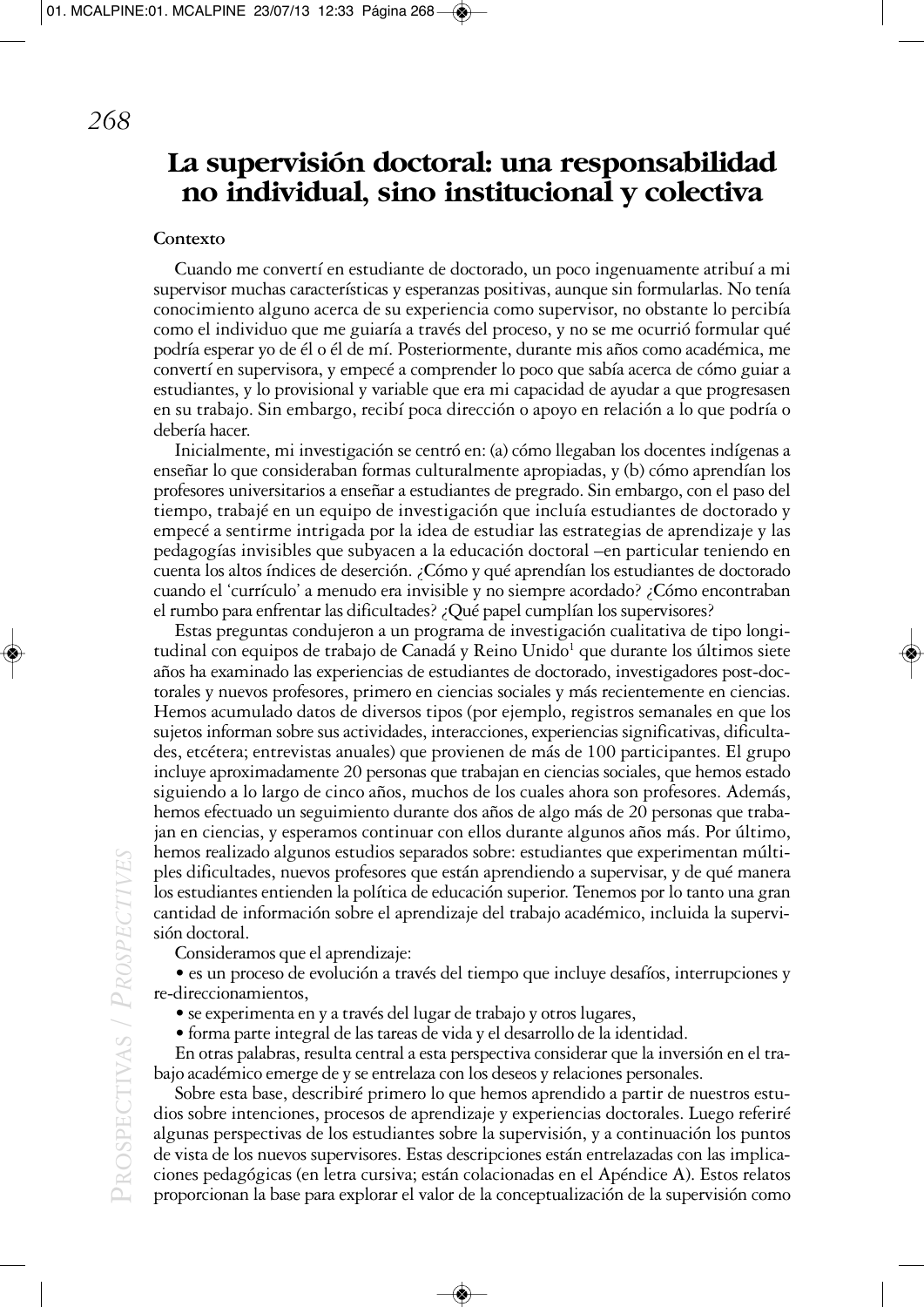una responsabilidad institucional colectiva<sup>2</sup>. A lo largo de todo el artículo, me baso en la literatura sobre la experiencia y la supervisión doctorales, aunque no cito la bibliografía ni nuestras publicaciones en el texto, para no interrumpir el hilo de mi argumento. No obstante, el Apéndice B incluye una descripción general de la bibliografía, y el Apéndice C contiene algunas referencias a nuestro trabajo de investigación.

#### **El aprendizaje doctoral en las vidas de los individuos: el invisible, desconocido (¿inescrutable?) currículo**

Después del título de grado, la curva de aprendizaje para convertirse en investigador es muy larga. (Supervisor).

El doctorado es diferente de lo que me había imaginado. (Estudiante).

Estas dos citas ejemplifican el desafío de emprender un doctorado –un nuevo tipo de aprendizaje. Al iniciar este nuevo aprendizaje, los individuos traían de su pasado unas relaciones, experiencias e intenciones personales y profesionales distintivas, que podían tanto apoyar como restringir su inversión en el trabajo académico. Su rango de edad variaba entre poco más de veinte años hasta bien entradas en los cuarenta, a menudo tenían responsabilidades familiares, incluidalasituación deser padre/madresoltero/a,a veces trabajaban enseñando un idioma extranjero en un nuevo país, además de trabajar fuera de la universidad para generar ingresos. Es interesante notar que sus motivos para emprender un doctorado eran variados y no siempre reconocidos con claridad, por ejemplo: por interés intelectual personal; por sugerencia de un académico; por tener amigos que lo hacían; por querer realizar una transición hacia un nuevo tipo de trabajo. Cabe destacar que a menudo comenzaron el grado sin considerar hasta que punto les estaba realmente preparando para estudios posteriores. Por último, no puede suponerse que su elección de una institución específica estuviera vinculada con un buen entendimiento desde el punto de vistaintelectual, sino más bien con la posibilidad de hacerel doctorado entre otras metas y responsabilidades, porejemplo, no tener que mudarse debido arelaciones personales preexistentes. *Estos hallazgos sugieren la necesidad de que los supervisores tengan en cuenta las diversas intencionesy responsabilidadespersonales que tienen los estudiantes al iniciar el trabajo depostgrado,* ya que si se centran exclusivamente en la intención académica, es posible que pasen por alto tanto los *recursos como las responsabilidades que trae cada estudiante. Asimismo, losprocesos de admisión deberían estructurarse para ayudar a que los individuos comprendan mejor el grado de alineación entre suspropias intencionesyexpectativas,ylos objetivos del doctorado en eseprograma en particular.*

Los participantes parecían tener agencia en sus vidas personales y su trabajo académico, valiéndose sobre todo de sus propios recursos para fijar metas y enfrentar dificultades. Interactuaban con sus pares cercanos y lejanos: académicos con mayor antigüedad, personal administrativo y estudiantes de grado, en caso de que enseñaran. Las dificultades académicas incluyeron falta de tiempo, emociones negativas (aislamiento, desánimo y temor), bloqueo intelectual (tanto en la redacción como en la lectura) y limitación de recursos (falta de espacio de trabajo, de acceso a la muestra, de bibliografía o de software pertinente). Al buscar ayuda, tendían a valerse de sus familias y amigos, sus pares y otros en la Universidad en la misma medida que de sus supervisores. Así, las dificultades que experimentaban y generalmente resolvían, solían pasar inadvertidas para el supervisor. *La totalidad de las diferentes relacionesyfuentes de apoyo sugiere que centrarse únicamente en la relación* de supervisión uno a uno no abarca ni permite apreciar plenamente la complejidad de las redes de que *sevalen los estudiantes de doctoradopara progresar en su trabajo doctoral.*

En el marco de sus complejas y activas vidas, los estudiantes describieron su aprendizaje académico como principalmente informal. Además del trabajo doctoral (por ejemplo, la búsqueda de premios y cargos para graduados, reuniones del comité doctoral / de supervisión, lectura de bibliografía, recolección y análisis de datos, redacción), los estudiantes también realizaban trabajo académico en sentido más amplio (por ejemplo, oficiando de consultores, trabajando con académicos de mayor antigüedad en la redacción de proyec-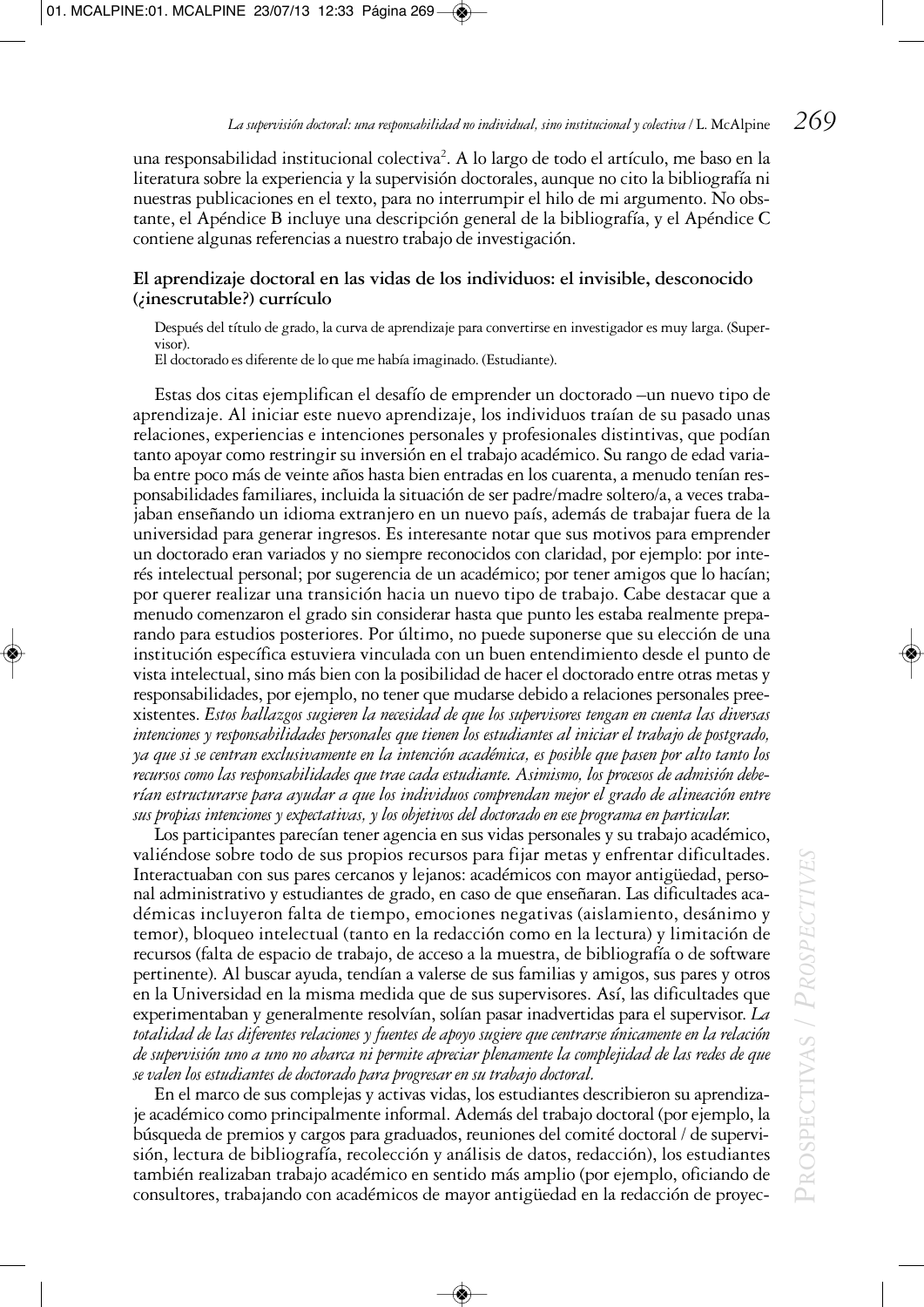tos, docencia, supervisión de estudiantes de grado, participación en comités departamentales). Los detalles de las variadas actividades diarias y las diversas interacciones involucradas forman parte integral de la experiencia acumulativa y la creciente comprensión de los estudiantes acerca del trabajo académico y doctoral, y son de particular importancia para aquellos que aspiran a una carrera profesional académica. *No obstante, teniendo en cuenta la constancia con que surgen determinadas problemáticas, existen aspectos de este programa invisible que deben hacerse más visibles pedagógicamente, en particular en relación con la comunicación académica (lectura y escritura), la política universitaria y las carreras profesionales post-doctorales, por lo tanto exploraré estos tres aspectos con mayor detalle.*

Los estudiantes, en particular los de ciencias sociales, leían en forma indiscriminada y pensaban que no leían lo suficiente o no hacían las lecturasapropiadas. No parecían leer de manera estratégica para comprender los orígenes de los conceptos y teorías clave y las redes de relaciones que conectaban estas ideas. Con respecto a la escritura, muchos parecían considerar que era algo que sucedería después de la recolección de datos y durante el análisis, más que como un proceso que, idealmente, debería iniciarse de forma temprana. Asimismo, sus experiencias de escritura se limitaban generalmente a un determinado género: el de la disertación (ya fuera una monografía o una serie de trabajos) por lo tanto poseían una experiencia mínima de la gran cantidad de otros géneros académicos que necesitarían dominar si permanecían en el mundo académico. Los estudiantes (y posiblemente también los supervisores) carecían de una comprensión del papel integrado e iterativo de la lectura y la escritura en la búsqueda, exploración y desarrollo de las redes históricas y contemporáneas relacionadas con sus propios intereses. Sin embargo, es justamente a través de este proceso de lectura y escritura que finalmente se logra hacer un aporte a la comunidad intelectual – esencial para completar un doctorado (y para desarrollar una carrera profesionalacadémica, sielestudianteasí lo desea). *Muycerca del inicio del trabajo de post-grado, los supervisores deben ser más explícitamente didácticos en relación con la lectura yla escritura, por ejemplo, proporcionando un modelo de estrategia de lectura y asignando tareas de escritura. Sin embargo, esta responsabilidad no debe recaer únicamente sobre el supervisor, sino que deben ofrecerse además recursos institucionales,por ejemplo, cursos en comunicación académica avanzada.* (Por razones históricas, es más fácil encontrar ejemplos de este tipo de programa en Norteamérica.)

Con respecto a la política universitaria, los estudiantes generalmente manifestaron que se sentían afirmados cuando estaban involucrados en aspectos institucionales del trabajo académico, por ejemplo la docencia o la participación en comités universitarios. Sin embargo, carecían de una comprensión de las políticas de educación superior y de gobierno en todos los niveles: institucional, estatal/provincial o nacional, y a menudo se mostraban sorprendidos cuando cambiaban de institución y percibían que las expectativas eran muy diferentes. En un estudio separado más acotado, encontramos que los estudiantes de doctorado generalmente no comprendían la influencia de las políticas de educación superior nacionales e institucionales sobre sus experiencias cotidianas, por lo que no podían ser actores en esas políticas. Comentaban que se trataba de un aspecto del trabajo académico que nunca antes habían considerado, aunque debieran haberlo hecho. *Esta brecha en el programa invisiblepodría tratarse mediante,por ejemplo (a) un taller o una serie de tallerespara aquellos que desean seguir una carrera profesional académica o (b)paneles de supervisoresyotros académicos que describan las maneras en que laspolíticas influyen en la naturaleza del trabajo que realizan.*

Resulta interesante que muy pocos estudiantes pensaran en su futuro antes de haber casi completado el doctorado; algunos, de hecho, postergaron intencionalmente pensar en él hasta que hubieron completado el doctorado. Como resultado, muchos de ellos se sorprendían del bajo número decargosacadémicos disponibles; másaún,a menudo tomaban conciencia demasiado tarde de que la obtención de un cargo académico requería haber completado unaserie derequisitos queles permitieran competir (porejemplo, publicaciones, docencia), que habrían podido completaren su momento y queahora podrían significar trasladarse a grandes distancias. Otros, que aspiraban a carreras profesionales no académicas, sufrían también desventajas del mismo orden porque no sabían de qué manera el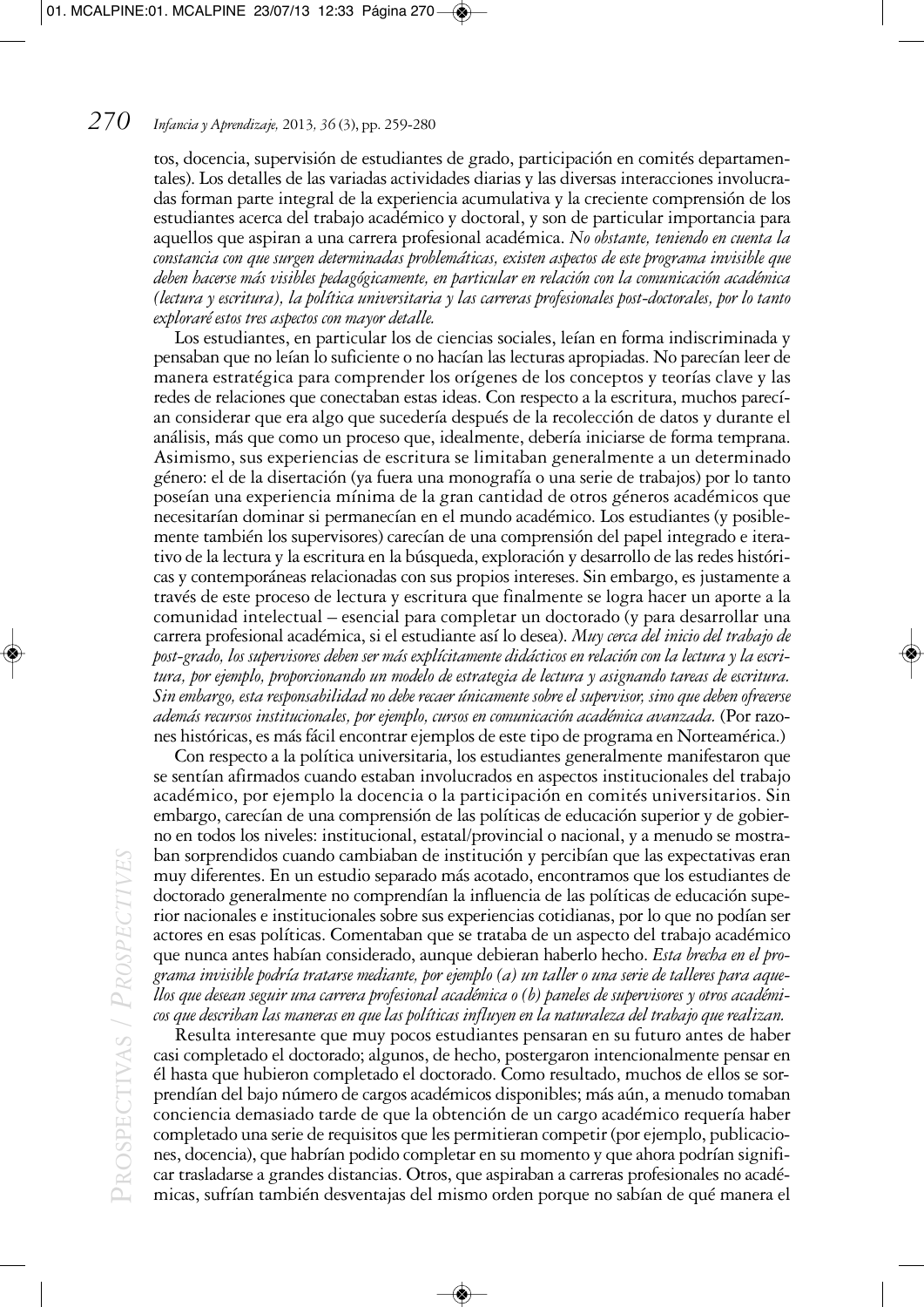doctorado podríaincorporarsecon éxito en la búsqueda de unacarrera profesional. *Por consiguiente. es importante que el currículo considere la manera en que los estudiantes puedan alcanzar una comprensión realista de las carreras profesionales académicas y no académicas. En mi opinión, esto no debe considerarse como responsabilidad exclusiva del supervisor, sino de la toda institución– con un supervisor que tenga conocimiento de los recursos institucionalesypromueva su aprovechamientopor parte de los estudiantes.*

#### **La experiencia de ser supervisado: la búsqueda de orientación desde el otro lado de la mesa**

Él te da mucha libertad... porque... algunas de las problemáticas que tengo le resultan muy ajenas, y por suerte tengo otro supervisor que me ayuda mucho; [además] eres tú quien debe defenderse y no sirve si otros han pensado por ti. (Estudiante)

Tal como concluyó esta estudiante, la falta de participación del supervisor principal no necesariamente es algo negativo. Su comentario ejemplifica, como espero haber aclarado anteriormente, que los estudiantes a menudo actúan en forma independiente del supervisor, sin revelar sus dificultades. Esto sugiere que aunque los supervisores son importantes, no son indispensables en el viaje doctoral. Para explorar esta interpretación en mayor profundidad, emprendimos un análisis específico de las perspectivas cotidianas de los estudiantes, además de emplear informes retrospectivos sobre la relación con la supervisión. En general, losestudiantes reconocían lacargalaboral del supervisor,eran respetuososcon respecto a buscarlo únicamente cuando sentían que tenían inquietudes legítimas, y entendían que el supervisor podía no percibir su función de supervisión como si fuera una función de mentor. En otras palabras, las relaciones descritas por los estudiantes eran importantes, pero sobre todo limitadas a una función institucional asignada por la duración del post-grado. Sin embargo, manifestaban su preocupación acerca de la falta de claridad con respecto a qué podían esperar del supervisor y qué podíaesperarel supervisor deellos. *Esto pone de manifiesto la necesidad de disponer de enunciados claros y fácilmente comprensibles sobre las responsabilidadesyexpectativas de ambos roles 3 .*

Vale la pena destacar que el punto que hubieran alcanzado los estudiantes en su recorrido doctoralafectabala mayor o menor necesidad desupervisión que manifestaban. Al inicio y al final del recorrido doctoral, existía mayor deseo de recibir ayuda que hacia la mitad. Inicialmente, los estudiantes requerían ayuda en relación con las expectativas institucionales formales. Hacia la mitad, se destacaban las problemáticas relacionadas con dificultades inesperadas con los planes y procesos de investigación. Al final, reaparecían las inquietudes relacionadas con los requisitos institucionales, además de con la redacción del texto. En relación con el tipo deayuda que buscaban, todos mencionaban al menos una de las siguientes características relativas a los conocimientos del supervisor: el supervisor conocía (a) mejor el trabajo del estudiante, (b) qué se consideraba como progreso normal y (c) los requisitos institucionales. Además, los estudiantes querían comentarios que fueran enfocados, específicos, incluyeran sugerencias de lectura y describieran el progreso general. Lo contrario, que se calificó como desconcertante, consistía en comentarios vagos, incoherentes o desafiantes para las emociones, excepto que estuvieran acompañados de múltiples sugerencias concretas (retomaré este punto más adelante).

En un sentido más amplio, surgía un efecto negativo, aunque infrecuente, cuando los estudiantes se sentían frustrados por la falta de inversión intelectual del supervisor, la falta de disponibilidad del supervisor, y ocasionalmente tensiones entre supervisores o miembros del comité en etapas más avanzadas del viaje doctoral. De todos modos, los estudiantes generalmente describieron la relación con el supervisor como satisfactoria o positiva en cuanto alapoyo alas necesidades queestaban en condiciones desatisfacer. En casosen que sentían que faltaba algo en la relación, a menudo buscaban un co-supervisor o miembro adicional del comité. *Esto subraya el valor de los modelos de supervisión que se incluyan en los equipos o comités, en particular si el estudiante está involucrado en las opciones y decisiones que se*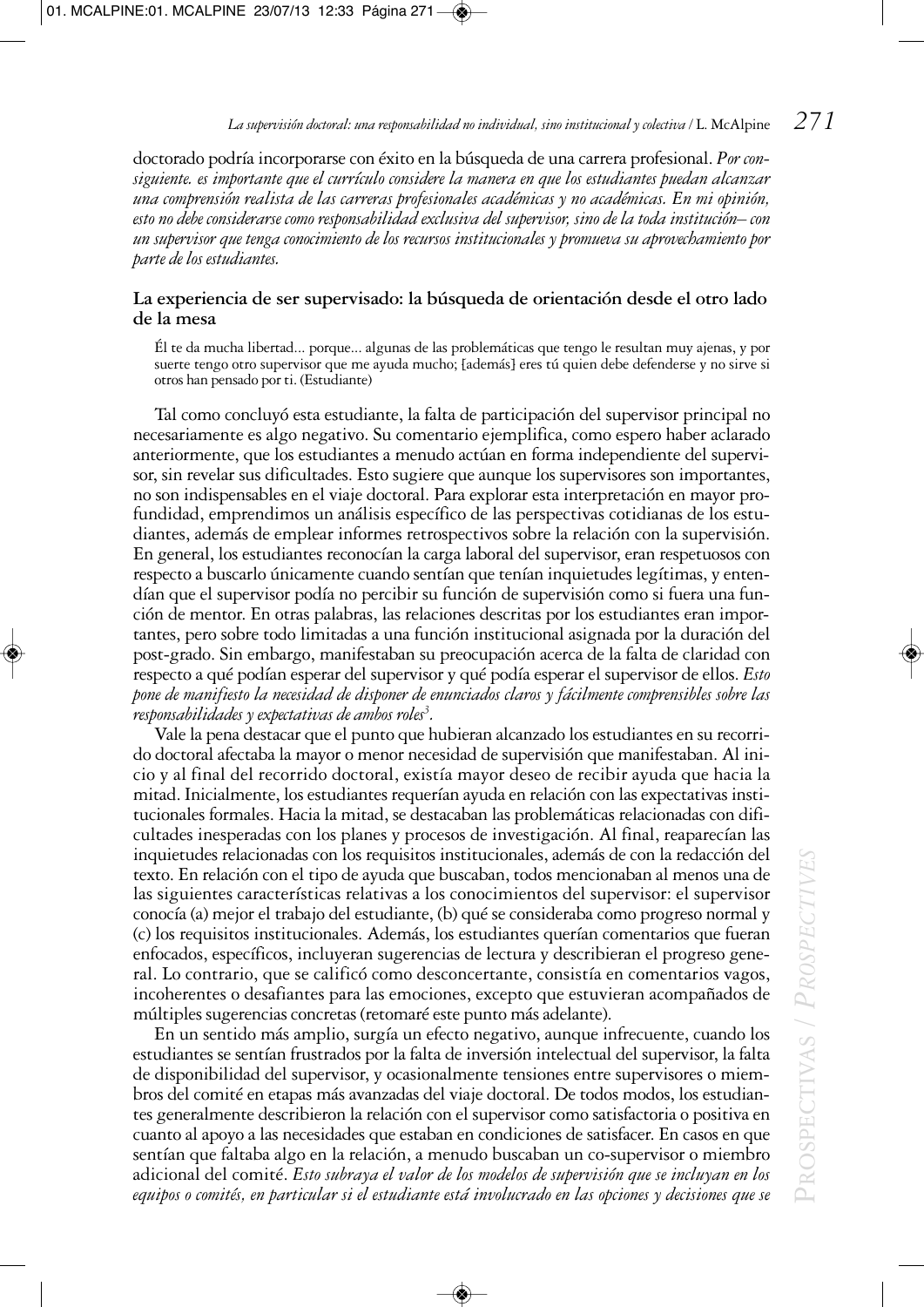#### *toman en momentos apropiados durante el progreso del trabajo, es decir, no todas al principio del programa.*

En general, la evidencia respaldó el punto de vista de que los estudiantes parecían estar preparados parafuncionarcon relativaindependencia, y podían establecer quéayuda necesitaban. Sin embargo, el equipo de investigación notó que el recorrido doctoral de algunos de los estudiantes podía caracterizarse como más dificultoso, por lo tanto, iniciamos la tarea de documentar sus experiencias en un estudio aparte. La mayoría de estos estudiantes, aunque finalmente completó el doctorado, experimentó múltiples dificultades de larga duración, a menudo concurrentes, que eran en gran medida personales, como enfermedad, divorcio, fallecimiento de un familiar, dificultades financieras, la familia viviendo lejos. Fue la simultaneidad de estas dificultades lo que afectó su capacidad de avanzar en el doctorado. Y a pesar de la disponibilidad de ayuda institucional (por ejemplo, orientación psicológica, servicios financieros), los estudiantes no se sentían cómodos como para solicitarla por temor a que se los percibiera como incapaces de cumplir con sus obligaciones; además, no siempre conocían la disponibilidad de tales recursos. Esto significó que a menudo se fuesen retirando del doctorado, y que su creciente ausencia pasara desapercibida debido a la falta de seguimiento institucional, como por ejemplo, sistemas de informes departamentales periódicos. *Aunque este tipo de experiencia no es común, indica la necesidad de disponer de sistemas de seguimiento institucional y de información fácilmente accesible a los estudiantes sobre recursos institucionales quepueden ayudarlos a enfrentar dificultades.*

En el estudio más acotado, los pocos estudiantes que experimentaron dificultades con la supervisión (a diferencia de dificultades personales) tendían a mencionar la ausencia del supervisor -ya fuera ésta física (año sabático, licencia familiar, traslado a otra institución) o intelectual (falta de inversión o de retroalimentación)– más que un conflicto abierto. En estos casos, los estudiantes no conocían los procedimientos a seguir para obtener un cambio desupervisor; sumado alo cual sentían impotencia y temían represalias. Una vez más, se trata de una falta de seguimiento institucional de las prácticas de supervisión, por lo que las dificultades de los estudiantes con la supervisión permanecían invisibles a la institución y por lo tanto se producía poco cambio. *Una vez más, esto señala la necesidad de un seguimiento departamental de lasprácticas de supervisión, que incluyan mecanismos clarospara obtener un cambio de supervisor. Además, losprocedimientospara enfrentar las dificultades con el supervisor deben ser públicos y fácilmente accesibles para garantizar que los estudiantes tengan igualdad de acceso a esta información ysepan que de hecho, el cambio de supervisor no es una rareza.*

En general, aunque los estudiantes en gran medida parecían tener una actitud de agencia para adelantar sus doctorados, no siempre conocían los recursos institucionales disponibles ni el alcance total del currículo invisible que debían aprender. A continuación, pasaré de las experiencias de ser supervisado a las experiencias de supervisar.

#### **Una empinada curva de aprendizaje: cómo aprenden los nuevos supervisores a ser supervisores**

Se aprende sobre la marcha. (Nuevo supervisor)

Esta cita ejemplifica la falta de apoyo o capacitación que experimentaron los nuevos supervisores. Aunque es posible que los investigadores post-doctorales se encuentren cumpliendo tareas de supervisión informal debido a su proximidad con los estudiantes de doctorado o alaausencia del supervisor formal,es principalmente paralos nuevos profesores que esta función se convierte en una expectativa de su cargo. En calidad de nuevos profesores, están aprendiendo a administrar su tiempo mientras asumen tareas de supervisión y establecen sus perfiles como investigadores y docentes y, a la vez, cumplen tareas administrativas en su nuevo departamento, institución, y en muchas ocasiones, se familiarizan con las políticas de la institución. Durante este proceso deben además establecer relaciones con nuevos colegas del departamento. Lamentablemente, es posible que las relaciones colegiales no constituyan una experiencia equilibrada en un momento en que una tarea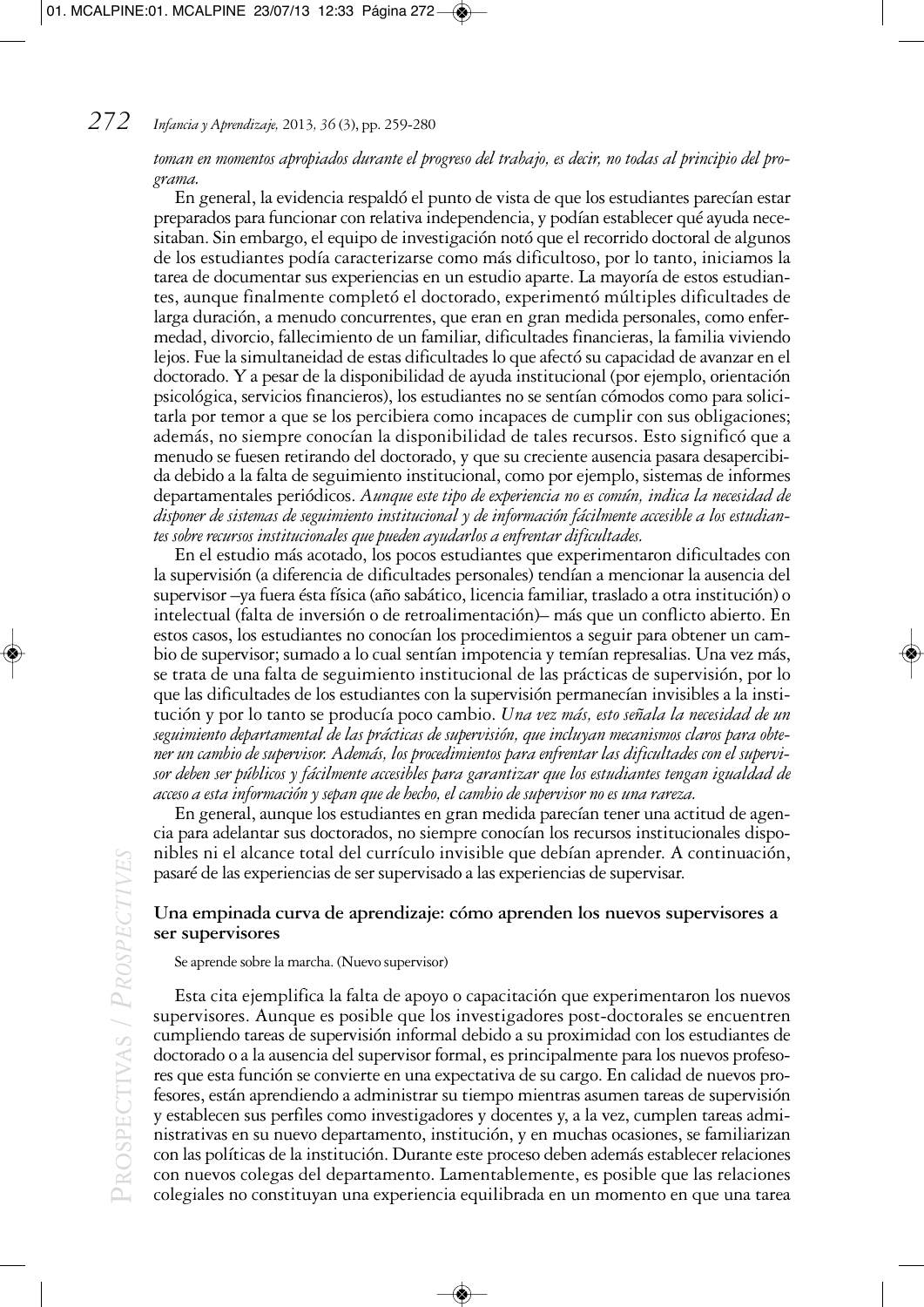importante es minimizar el impacto de conflictos interpersonales y lograr ser percibido como 'integrado'. De hecho, observamos que se asignaba a los nuevos académicos a los 'estudiantes problemáticos' que nadie más estaba dispuesto a aceptar o a estudiantes cuyo supervisorestabaausente por licencia paralainvestigación o porquese habíaretirado. *Evidentemente se necesita un seguimiento departamental de la responsabilidad del supervisor para evitar que los nuevos supervisores caigan en situaciones de desventaja.*

Los nuevos supervisores a menudo encontraban que se estaban ocupando de la supervisión de manera bastante solitaria, porque la supervisión (como la enseñanza) tendía a no ser un tema de intercambio colegial. Como resultado, caracterizaron su aprendizaje de supervisión como emergente a partir de y a través de la experiencia personal, ya que aunque habrían deseado tener fuentes de aprendizaje más formales, no las hubo. El supuesto subyacente parecía ser que como la obtención del doctorado los había ayudado a convertirse en investigadores autónomos, podían por lo tanto ser independientes en el apoyo de nuevos investigadores. En este contexto, la mayoría de los nuevos supervisores sentía gran responsabilidad por sus estudiantes, expresaba un deber de contención, pero estaban ansiosos porque no había manera de evaluar si lo hacían bien hasta que el estudiante hubiera terminado.

Asimismo, al igual que los estudiantes, los nuevos supervisores luchaban por encontrar información concreta en que pudieran apoyarse ellos y sus estudiantes. La falta de información podía generar ansiedad, como por ejemplo que "los alumnos caigan víctimas de mi ignorancia". Al igual que los estudiantes de doctorado, intentaban ser independientes, pero se encontraban en situación de desventaja por la falta de claridad y transparencia en relación con políticas y procedimientos. Algunos mencionaron la posibilidad de observar a otros en reuniones de supervisión. En otras palabras, más allá de la propia experiencia, a veces podían aprovechar la posibilidad de observar a otros, por ejemplo, escuchando con atención la descripción delas dificultades delosestudiantes y las respuestas delos supervisores en caso de que fueran tema de reuniones departamentales. Lamentablemente, manifestaron que estas conversaciones tendían a ser más burocráticos que otra cosa, y rara vez surgían problemáticasespecíficas. *La capacitación y/o la tutoría pueden ser útilespara ayudar a los nuevos supervisores, como pueden serlo los recursos justo-a-tiempo, por ejemplo, un sitio en Internet que hemos desarrollado para satisfacer las necesidades de los estudiantes y supervisores de manera oportuna en http://learning.ox.ac.uk/supervision.*

Como resultado de la falta de apoyo, los nuevos supervisores generalmente se posicionaban en relación a sus experiencias de ser supervisados. Replicaban estrategias que habían experimentado de manera positiva y mencionaban actuaciones que evitaban porque no les habían resultado útiles. A pesar de su intensivo trabajo, empezaron a encontrar que este abordaje – el empleo de lo que había funcionado para ellos – no necesariamente resultabacon todos losestudiantes, que variaban lasestrategias y el ritmo debido alasingularidad de cada estudiante individual. No obstante, los nuevos supervisores llegaron paulatinamente a la conclusión de que el papel del supervisor en relación con el proyecto doctoral era elaborar un conjunto de estrategias que estructuraran ese proceso, permitiendo que los estudiantes establecieran metas, organizaran planes y dividieran el trabajo en bloques, ya que el doctorado representa una experiencia y un proyecto que el estudiante aún no ha experimentado, y que en líneas generales carece de estructura externa.

Sin embargo, encontraron dificultades en relación con el apoyo a la escritura. No es de extrañar, dada la falta de capacitación u otro tipo de apoyo, que se comentaran la redacción de sus estudiantes con frases tales como 'esto se aleja del punto central' o 'explique lo suficiente como para que entendamos' o 'agregue algo más aquí'. Reconocían que sería difícil que el estudiante comprendiera comentarios de este tipo, pero carecían de un discurso concreto para proporcionar retroalimentación. *Los supervisores necesitan ayuda, igual que los estudiantes,para desarrollar un metalenguajepara el análisis de la escritura yla lectura.*

Asimismo, aunque una meta clara y concreta era completar una disertación y defenderla con éxito, no siempre resultaba claro cuál debía ser el alcance y la calidad de la diserta-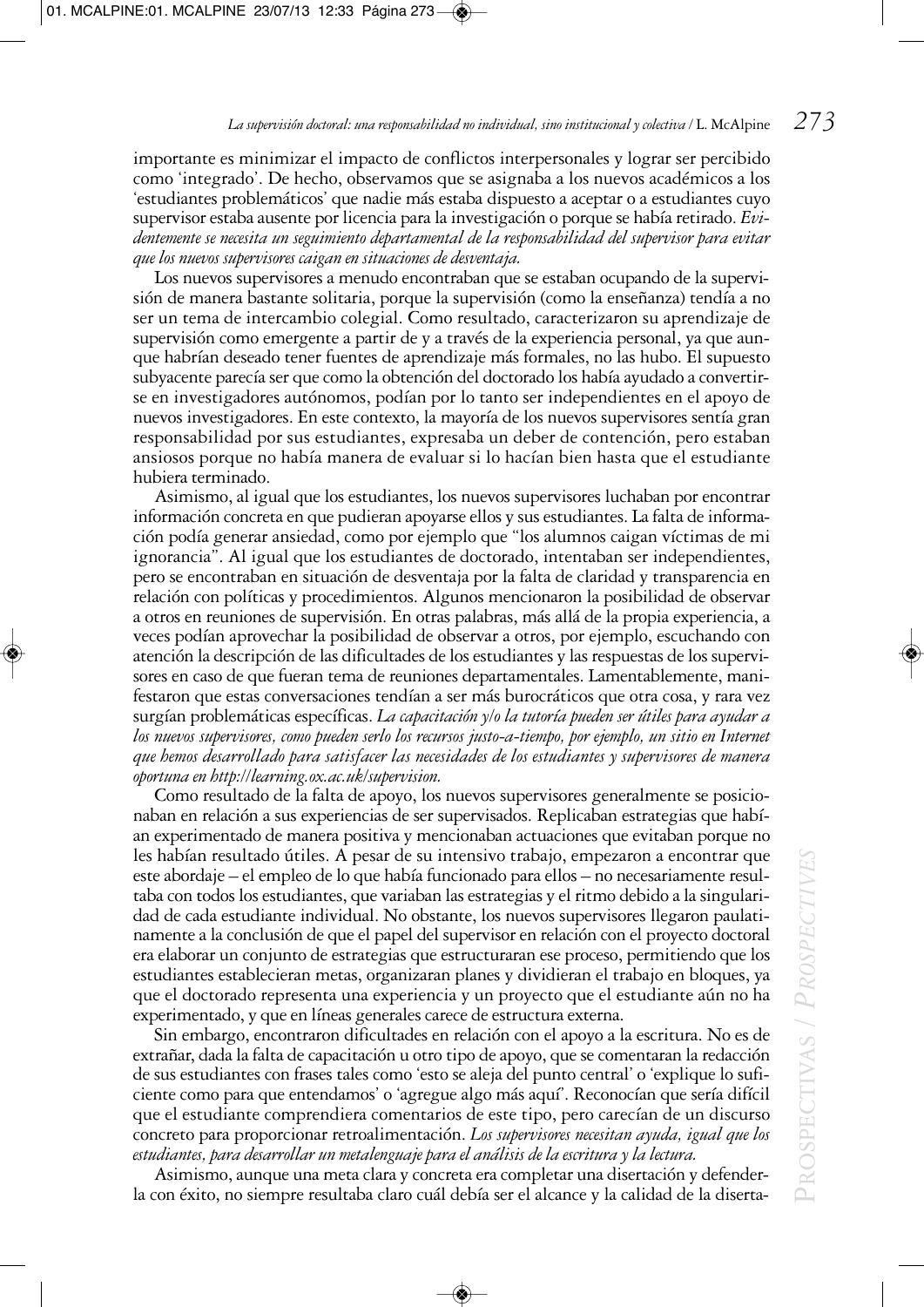ción. Igualmente efímero resultaba el grado de responsabilidad en el apoyo de las metas profesionales del estudiante, en particular para aquellos estudiantes de tiempo parcial que contaban con pocas oportunidades para participar en la vida académica o aquellos que no pensaban seguir carreras académicas. Además, existían dificultades relacionadas con la percepción de desigualdad en lacarga detrabajo entresus pares, quelos nuevos supervisores temían afectaría sus posibilidades de alcanzar la renovación y la permanencia mientras intentaban ser el tipo de supervisor que deseaban. *Al nivel más simple, los nuevos académicos necesitan conocer el mecanismo de funcionamiento de la nueva institución, cuáles son las reglas y las normas.*

A grandes rasgos, los nuevos supervisores deseaban mayor comunicación local, mayor colegialidad y esperaban una mayor interacción con sus colegas que fomentase su energía intelectual. Sin embargo, al igual que los estudiantes doctorales, intentaban manejarse en el mundo académico, que –debemos reconocer– carece de suficientes estructuras de apoyo y a menudo causa aislamiento, al tiempo que procuraban crear un lugar seguro donde llevar a cabo y preservar los valores y las metas que los motivaron originalmente a convertirse en académicos. Aunque en apariencia tuvieron éxito, no fue un viaje fácil. Estos resultados redundan sobre lo que comentamos respecto a los estudiantes de doctorado: que aún es mínima la preparación sistemática para la vida académica y en particular para la supervisión.

#### **La supervisión se trata de nosotros**

La asesoría doctoral es lastimosamente desigual. (Barnes y Austin, 2009, p. 298)

Quedó claro a través de nuestra investigación que en las instituciones donde trabajaban los estudiantes y los nuevos supervisores, la supervisión se concebía como una relación de uno a uno, en el sentido de que el estudiante individual y el supervisor gestionaban la experiencia en forma *privada*. Tanto los estudiantes como los nuevos supervisores desarrollaban un tabajo de tesis que cumpliera con las expectativas del proceso de examen institucional y a la vez, a menudo luchaban con la falta de claridad en relación con las tareas en que se hallaban sumidos y las fuentes de apoyo para su trabajo conjunto.

Cuando la relación permanece privada, no solo se produce desigualdad en el acceso y el apoyo sino quetambién se dejan delado otros recursos queestán, de hecho, másallá delas posibilidades del supervisor, por ejemplo, una orientación profesional apropiada para cargos no académicos, o asesoramiento personal y financiero. Además, no hablar sobre las prácticas departamentales locales conlleva que sigan predominando las concepciones más tradicionales de la supervisión*. Es por este motivo que sostengo que la supervisión debe concebirse como una responsabilidad colectiva e institucional.* Propongo pedagogías estructurales curriculares que tengan como objetivo un apoyo coherente y transparente para los estudiantes y sus supervisores.

Para que mi aseveración sea concreta, describiré cinco ejemplos de tales pedagogías estructurales. Empezaré por la capacitación departamental para la supervisión, dado mi convencimiento sobrela necesidad deabordar lasupervisión desdela perspectiva delacreación de pedagogías curriculares estructurales con apoyo institucional. Cuando las universidades ofrecen formación para la supervisión, a menudo está diseñada en relación con el supervisor individual, al igual que en la mayor parte del desarrollo profesional. Pero esto limita el potencial para un cambio institucional estructural. Dada la necesidad de una revisión curricular colectiva de las políticas y prácticas de supervisión, la mejor manera de ofrecer formación es dentro de un contexto departamental o de programa, instituido, por ejemplo, por un Director de Estudios de Post-grado (DEP). Este tipo de intervención se facilita mejor con la dirección de una persona ajena a la institución que tenga experiencia en el área de supervisión. De este modo, se pueden traer a la discusión departamental evidencias externas sobre supervisión, y el DEP puede participar en el debate en lugar de liderarlo. La meta es impulsar a los supervisores a comparar sus puntos de vista sobre los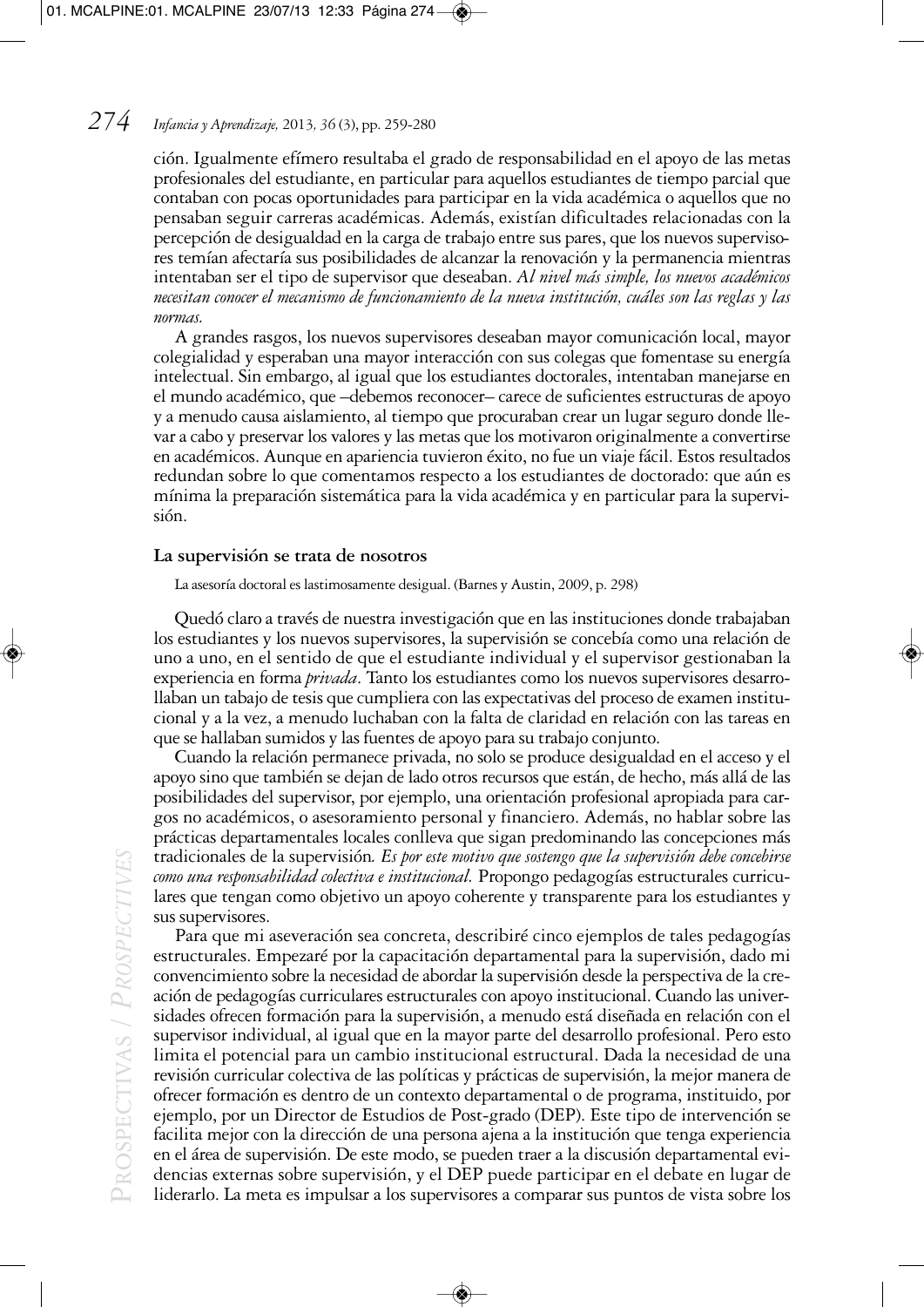propósitos del post-grado, lafrecuenciacon quesereúnen con losestudiantes, las maneras en que está estructurado el seguimiento departamental, etcétera. Tales intervenciones a menudo son muy potentes para producir la explicitación de malentendidos, de puntos de vista conflictivos sobre el papel del supervisor, y de diferentes creencias sobre los criterios de evaluación del doctorado. La exposición de estos puntos de vista proporciona una base para futuras conversaciones sobre el currículo en que el supuesto es que existe la necesidad de disponer de prácticas colectivas coherentes para apoyar a todos los estudiantes.

Considerando de nuevo el proceso de admisión, una estrategia interesante es garantizar que todos los postulantes participen en exactamente la misma actividad de evaluación como parte del proceso de admisión $^4$ . En uno de los programas, se les da a los estudiantes un artículo, un estudio empírico sobre la educación doctoral, y se les pide que escriban una crítica. Específicamente, todos deben: a) caracterizar las fortalezas de la revisión bibliográfica y el marco teórico del estudio; b) identificar las fortalezas y debilidades metodológicas; c) indicar qué resultados les sorprendieron, si es que alguno lo hizo; d) identificar qué les gustaría agregar a la sección Discusión del artículo; y e) describir de qué manera podrían aplicar los hallazgos a su futura relación doctorando-supervisor si fueran aceptados en el programa. Se encontró que este abordaje daba buenos resultados para sensibilizar a los estudiantes en relación con las tareas doctorales reales en que se esperaría que participasen, y proporcionaba un campo de juego parejo desde el cual tomar decisiones sobre la aceptación en el programa.

Otra estrategia es la que usa un centro de formación doctoral diseñado para fomentar la investigación interdisciplinaria, en que los supervisores provienen de más de un departamento (véase McAlpine y Spencer, 2010 en el Apéndice C). El Director, Director Adjunto, Administrador y uno o dos más responsables, sereúnen semanalmente. El primer ítem en la agenda incluye los nombres de estudiantes que están experimentando algún tipo de problema: (a) programático, por ejemplo, incumplimiento de fechas límite; (b) de salud personal, por ejemplo, de bienestar emocional, o (c) interpersonal-académico, por ejemplo, problemas con el grupo de investigación o el supervisor. El estado de cada estudiante que aparece en la lista se analiza en forma colectiva, llegándose a un acuerdo sobre las medidas a tomar, y se vuelve a analizar en la reunión siguiente. Las discusiones incluyen las capacidades y preferencias tanto del estudiante como del supervisor. El objetivo es evitar procedimientos disciplinarios formales, para contener a tiempo a estudiantes (y supervisores) que estén 'en riesgo'. Esta estrategia traslada la perspectiva desde el supuesto institucional tradicional en que el supervisor exclusivamente es responsable de la atención al estudiante; y además, incorpora un nuevo supuesto según el cual el supervisor puede necesitar la misma atención que el estudiante.

Un tercer ejemplo es el de una Facultad que proporciona los medios para que los estudiantes asuman la responsabilidad de planificar, desarrollar y facilitar su propia evolución profesionalatravés de un programallamado 'The ABCs of the PhD' (El ABC del doctorado), cuya meta es tratar el currículo invisible del doctorado (véase McAlpine y Asghar, 2010 en el Apéndice C). Inicialmente, la Facultad proporcionó un coordinadoracadémico durante el equivalente de un curso para ayudar a que un comité de doctorandos elaborara el programa; en la actualidad este trabajo es realizado exclusivamente por los estudiantes, y uno de ellos recibe remuneración como coordinador del programa. Las sesiones incluyen temas como: presentación de solicitudes para becas y premios, cómo publicar, cómo gestionar lasupervisión. Porejemplo, se diseñó unasesión sobre'Publicación' para desmitificar el proceso y aclarar el valor de la publicación para las identidades en desarrollo de los estudiantes y sus futuras carreras profesionales. La sesión incluyó un panel de editores de revistas y estudiantes que habían publicado. Los estudiantes, incluidos estudiantes de Máster, siempre evalúan positivamente estas sesiones, reconociendo el valor de la práctica colectiva, el aprendizaje a partir de las experiencias de otros estudiantes, y la toma de concienciasobre perspectivas de diferentes disciplinas y departamentos.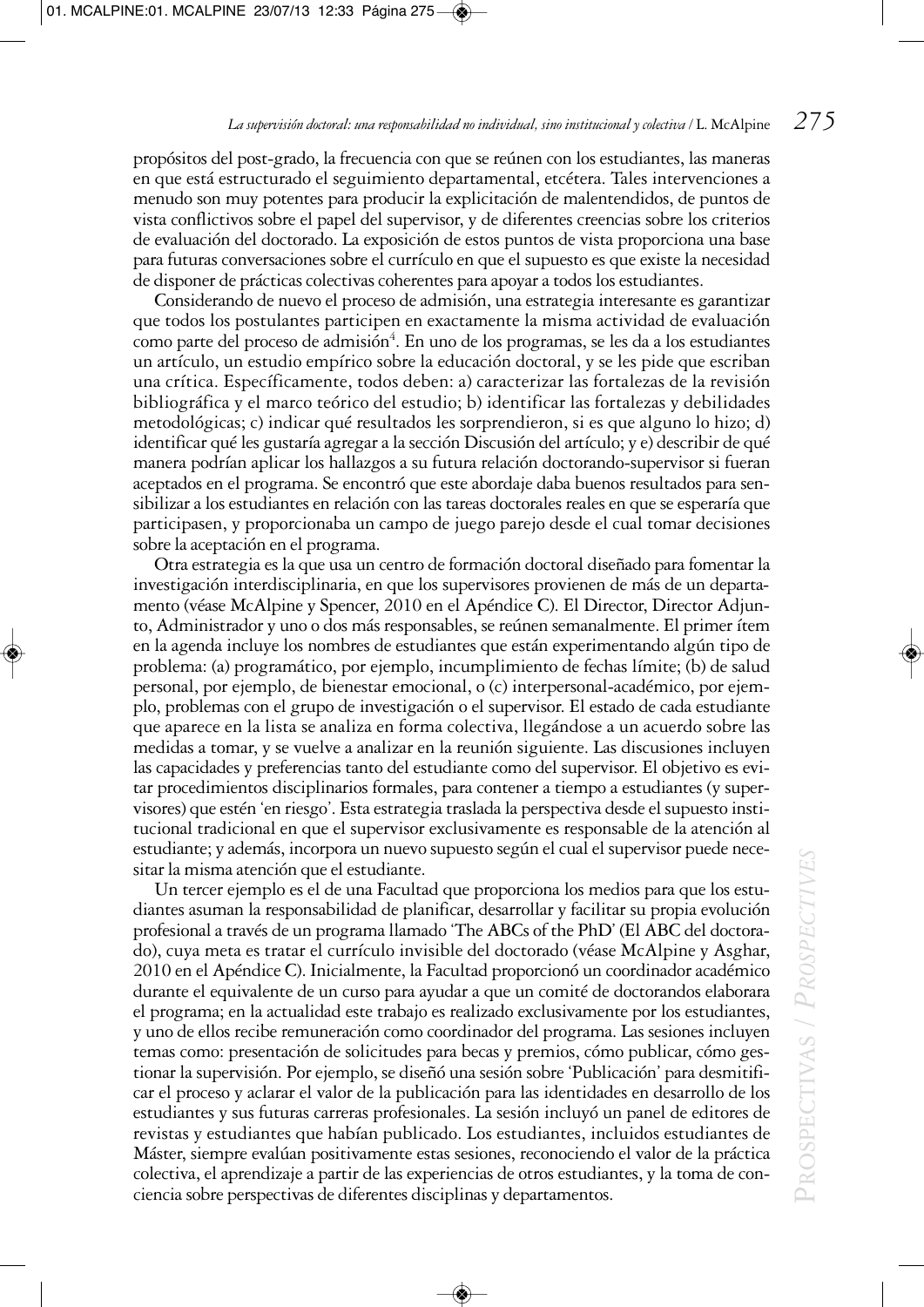El último ejemplo trata la necesidad de proporcionar a los estudiantes estrategias para que tengan agencia en sus interacciones con la supervisión. Esto se puede efectuar de diversas maneras, de las cuales una es ofrecer sesiones periódicas sobre 'Cómo gestionar a su supervisor', además de ofrecer sesiones en Internet; puede verse un ejemplo en http://www.youtube.com/watch?v=\_4EL8tvrC8E&feature=youtu.be. Tales sesiones presentadas por supervisores con experiencia pueden ser muy poderosas al referirse de manera muy directa a estrategias para negociar la asimetría de poder en la relación.

#### **Conclusión**

Tradicionalmente la supervisión se ha concebido como una relación de uno a uno, dejando que cada relación se construya en forma independiente a medida que los estudiantes de doctorado y los nuevos supervisores aprenden principalmente de su participación en el trabajo doctoral/académico. No obstante, lo que se aprende a través de la experiencia de trabajo está fuertemente influido por la disposición de la institución a invertir en el apoyo al aprendizaje, además de la disposición del individuo a participar. Aunque surgieron evidencias de que los implicados estaban dispuestos a participar, resultaba menos evidente que las estructuras institucionales prestaran especial apoyo a dicho aprendizaje. Si la supervisión no se concibe como una responsabilidad institucional colectiva que requiere consideración curricular explícita, en lugar de una relación privada, se favorece el que la supervisión siga siendo 'lastimosamente desigual' para los estudiantes y sumamente difícil paralos nuevos supervisores.

## *Notas*

<sup>1</sup> Estas dos jurisdicciones varían en alguna medida en sus estructuras doctorales, y difieren de la mayoría de las estructuras doctorales españolas. Resulta clave tener en cuenta los requisitos formales (por ejemplo, diferentes trabajos prácticos, exámenes) y la responsabilidad institucional de apoyar al estudiante (generalmente co-<br>supervisores en el Reino Unido y un comité en Canadá).

 $^2$  Algunos de los resultados de esta investigación están organizados en estrategias y herramientas útiles para<br>supervisores y estudiantes de doctorado en http://learning.ox.ac.uk/supervision.

<sup>3</sup> Los códigos de práctica para programas de post-grado del Reino Unido, que son modificados por cada institución, ofrecen un punto de partida útil, porejemplo, Open University: http://www3.open.ac.uk/res-handbook/

<sup>&</sup>lt;sup>4</sup> Maher, M., & Barnes, B. (2010). Assessing doctoral applicants' readiness for doctoral-level work. *Assessment today, 22* (5), 8-10.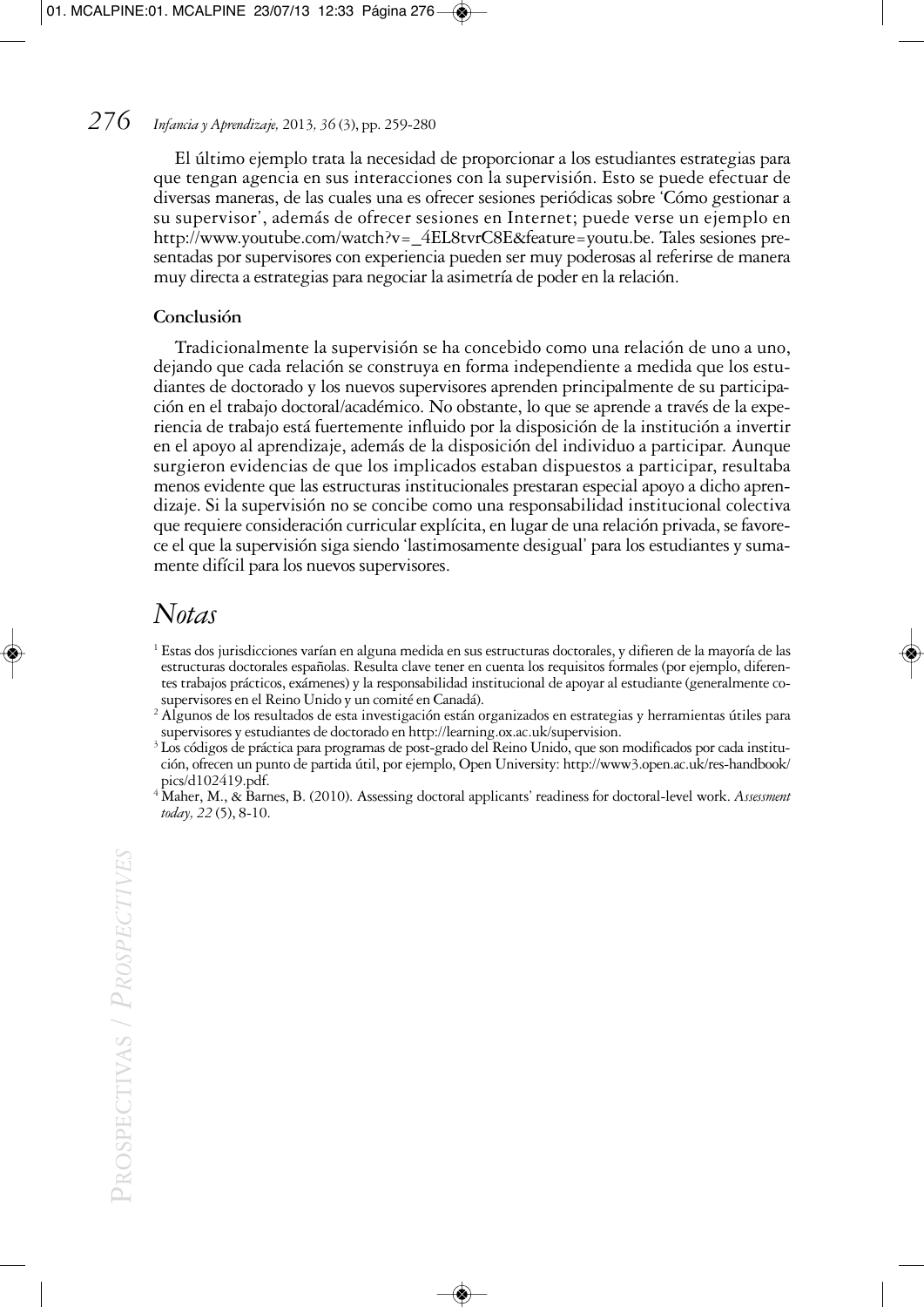# *Appendix A / Apéndice A*

#### **List of recommendations**

Overall, while training and just-in-time resources can be helpful for new supervisors and students, such efforts are not sufficient. What is necessary is a structural review of the nature of the support from the admissions process through to completion.

*Admissions processes*: Key here are mechanisms that assess a) the applicant's ability to undertake what is a new kind of learning (rather than past success) and b) the reasons for the candidate wishing to do the degree.

*Institutional oversight*: Systems of oversight are needed to ensure student progress is tracked and investigated at the earliest sign of difficulty, e.g., annual or term reports completed by students and supervisors reviewed by Directors of Graduate Studies. Similarly, oversight of workload for new supervisors can avoid disadvantaging them and also ensure help is available when needed.

*Access to and transparency of policies and procedures*: This speaks to the fact that at the simplest level, students and new supervisors need to know how things work at their institution, e.g., on-line just-in-time resources, induction sessions, annual program or departmental reviews of students and curriculum as well as changes in policies and procedures.

*Team supervision*: A focus on a one-to-one supervisory relationship overlooks the complexity of the learning that students are engaged in. Consideration should be given to supervisory models that involve teams or committees, especially if the student is involved in choosing the members and such decisions are made at times that are individually appropriate.

*Changing supervisor*: Changing supervisor is not as rare as one might suspect and may be related to many things other than conflict. Public easily accessible statements that describe both minimal expectations of supervisory relationships, and procedures for dealing with difficulties are needed. Team supervision may ease such difficulties as well as any necessary changes.

*Reading and writing*: Beginning early, supervisors need to use more explicit pedagogies to support reading and writing, e.g., modeling reading strategies, assigning writing tasks. Still, this responsibility should not fall only on the supervisor. Institutional resources should also be available for students and supervisors who may need help in developing expertise in this area.

Governance: While it is important for students to have opportunities to sit on governance committees, equally important are explicit discussions of governance, e.g., a) panels of academics discussing how policies influence their work, b) debates on proposed policies.

*Careers*: Ensure that from an early stage, students gain a realistic understanding of academic and nonacademic careers. This might involve panels of alumni returning to talk about their career trajectories and career mentoring programs organized by careers services units.

*Supervisory relationship*: Students may not always reveal issues which will influence the investment students bring to their doctoral work. If supervisors are mindful of this fact, they may be able to unearth potential issues before they have a serious impact.

#### **Lista de recomendaciones**

En general, aunque la formación y los recursos justo-a-tiempo pueden resultar útiles para nuevos supervisores y estudiantes, no son suficientes. Lo que hace falta es una revisión estructural de la naturaleza del apoyo, desde el proceso deadmisión hastalafinalización del doctorado.

*Procesos de admisión.* Aquí son claves los mecanismos que evalúan: (a) la capacidad del postulante para emprender un nuevo tipo de aprendizaje (en contraste con el éxito del pasado) y (b) los motivos por los que el postulante desea obtener el post-grado.

*Seguimiento institucional.* Se necesitan sistemas que garanticen el seguimiento del progreso de los estudiantes y la investigación ante cualquier señal de dificultad, por ejemplo, mediante informes anuales o cuatrimestrales completados por estudiantes y supervisores y revisados por Directores de Estudios de Post-grado. Asimismo, el seguimiento delacarga detrabajo delos nuevos supervisores puedeevitarcolocarlosen situación de desventaja además de ayudar a garantizar la disponibilidad de ayuda cuando se necesite.

*Acceso a políticasyprocedimientos,ytransparencia de los mismos.* Esto respondeal hecho de queal nivel más sencillo, los estudiantes y los nuevos supervisores necesitan conocer el modo de funcionamiento de la institución, por ejemplo, recursos justo-a-tiempo en línea, sesiones de inducción, programa anual o revisiones departamentales de estudiantes y currículo, además de cambios en políticas y procedimientos.

*Supervisión en equipo.* Centrarse en una relación de supervisión de uno a uno deja de lado la complejidad del aprendizaje en que están involucrados los estudiantes. Se debenn considerar modelos de supervisión que involucren equipos o comités, en particular si el estudiante está involucrado en la elección de los miembros y tales decisiones se toman en momentos apropiados.

*Cambio de supervisor.* El cambio de supervisor es un evento menos raro de lo que uno podría suponer, y puede estar relacionado con muchos factores además del conflicto. Se necesitan declaraciones públicas de fácil acceso que describan tanto las expectativas mínimas de las relaciones de supervisión como los procedimientos para enfrentar dificultades. La supervisión en equipo podría reducir dichas dificultades y facilitar los cambios necesarios.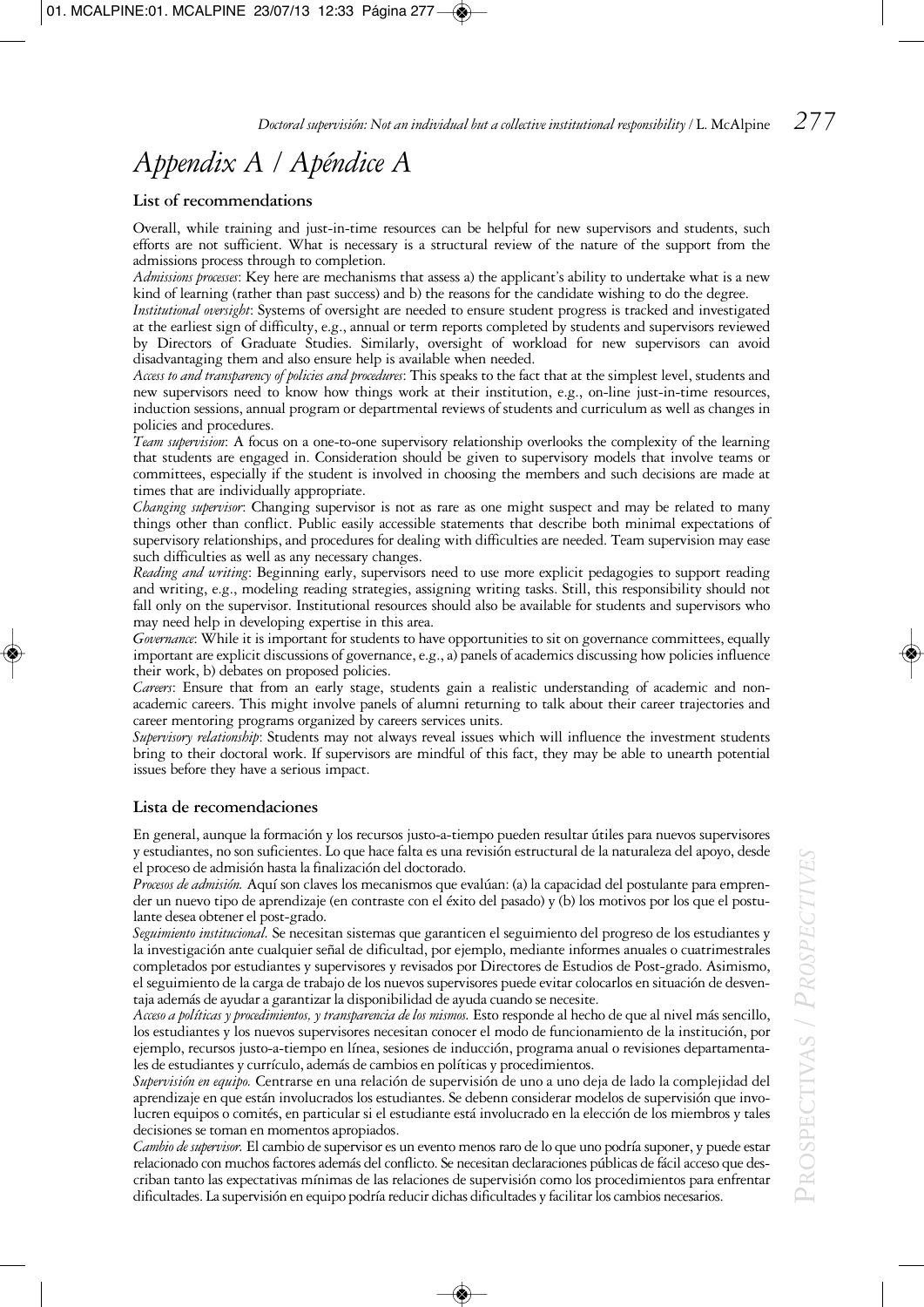*Lectura yescritura.* Desde muy temprano, los supervisores necesitan usar pedagogías másexplícitas paraapoyar la lectura y la escritura, por ejemplo, proporcionando modelos de estrategias de lectura, asignando tareas de escritura. De todas maneras, esta responsabilidad no debe recaer sólo en el supervisor. También debenestar disponibles recursos institucionales para estudiantes y supervisores que puedan necesitar ayuda en esta área. *Políticas universitarias.* Aunque es importante que los estudiantes tengan oportunidades de participar en comités de gestión universitaria, son igualmente importantes los debates explícitos sobre esas políticas, por ejemplo: (a) paneles de académicos que hablen sobre la manera en que su trabajo es afectado por las políticas uni-

versitarias, (b) debates sobre políticas propuestas. *Carreras profesionales.* Se debe garantizar que desde una etapa temprana los estudiantes tengan una comprensión realista de las carreras profesionales académicas y no académicas. Esto podría incluir paneles de egresados que regresen para hablar sobre sus trayectorias profesionales, y programas de tutelaje organizados por unidades de servicios para carreras profesionales.

*Relación de supervisión.* Es posible que los estudiantes no siempre revelen problemáticas que influirán sobre la inversión que supondrá su trabajo de doctorado. Si los supervisores lo tienen en cuenta, posiblemente puedan sacar a luz problemas potenciales antes de que tengan un impacto importante.

# *Appendix B /Apéndice B*

#### **Overview of the literature (adapted from McAlpine & McKinnon, 2012)**

Within the field of doctoral education, there is a relatively large literature on supervision. Many qualitative studies examine the extent of shared views between students and supervisors. Acker, Hill, and Black (1994) in education and psychology described a model in which negotiation was central, suggesting that students practiced situational adjustment to avoid conflict. Schlosser and Kahn (2007) in counselling psychology and Deuchar (2008) in education suggested that a successful relationship depended on the degree of alignment between student and supervisor with Deuchar describing negotiation along two dimensions: student status (dependence to independence) and supervisor's recent style (hands-on to hands-off). In a similar fashion, Murphy, Bain and Conrad (2007) in engineering described two intersecting continua resulting in four orientations that influenced the alignment between supervisor and student: from guiding through directing the individual's development, from guiding through directing the research task.

Another cluster of interview studies explores the potential influence on supervisory expectations of students with different backgrounds and characteristics. For instance, Brown and Watson (2010) in education noted the females in their study had male supervisors and none reported dissatisfaction with the relationship. Non-Indo-European doctoral students in engineering and sciences varied in their perception of supervision with those in research groups in which the supervisor incorporated a caring element perceiving greater support (Walsh, 2010). These and similar studies suggest that labels such as gender and nationality may mask individual variation.

A number of quantitative surveys focus on students' experiences of positive features of supervision. Generally they argue that attention to supervisory attributes is more helpful in understanding what enhances or hampers experience than overall perception of satisfaction or dissatisfaction. Barnes, Williams and Archer (2010) reported four positive supervisory attributes: accessible, institutionally helpful (e.g., programmatic information, formal/informal institutional rules), caring and explicitly socializing the student (e.g., introducing his/her network, articulating habits of mind, discussing professional development). Golde and Dore (2001) examined student criteria for choosing a supervisor and students' subsequent satisfaction. The top two criteria from a list of academic-related ones were compatibility and reputation as a researcher (Golde & Dore, 2001). Across disciplines the greater the number of criteria used in choosing a supervisor the more satisfied the student. Zhao, Golde, and McCormick (2007) reported the strongest correlations between supervisor behaviour and student satisfaction across disciplines were: a) regular and constructive feedback on i) research and ii) progress, b) available when I need help on i) research and ii) progress, c) direct assessment of progress, d) details of good research practice, and e) information about ongoing relevant research.

Heath (2002) attended not just to what students sought guidance on but also the frequency of their supervisory meetings. He found that at the end of the degree those who recalled meeting more than once a month were more satisfied than those meeting less than once a month. Students sought guidance on: a) topic definition, b) research design and data analysis, and c) literature to be reviewed. Heath concluded that in addition to frequency, it is essential to attend to the quality and effectiveness of each meeting, and variation in student personal characteristics. Lastly, while most studies approach supervision as a one-to-one relationship, a few studies address cosupervision: two (occasionally three) supervisors. Across disciplines co-supervised students felt better protected (Frame & Allen, 2002), and valued getting more than one point of view on their inquiry (Pole, 1998). While both students and supervisors felt co-supervision could be beneficial, the following problems were noted: a) fragmentation of supervisory responsibilities, b) conflicting advice to the student, c) absence of overall perspective on the thesis, and d) conflict between supervisors (Bourner & Hughes, 1991).

While institutional factors are largely overlooked in these supervisory studies, they offer a picture of supervision as incredibly variable since it is dependent on a range of supervisor and student factors and characteristics. These results make clear the educational challenge of ensuring adequate support for students and new supervisors.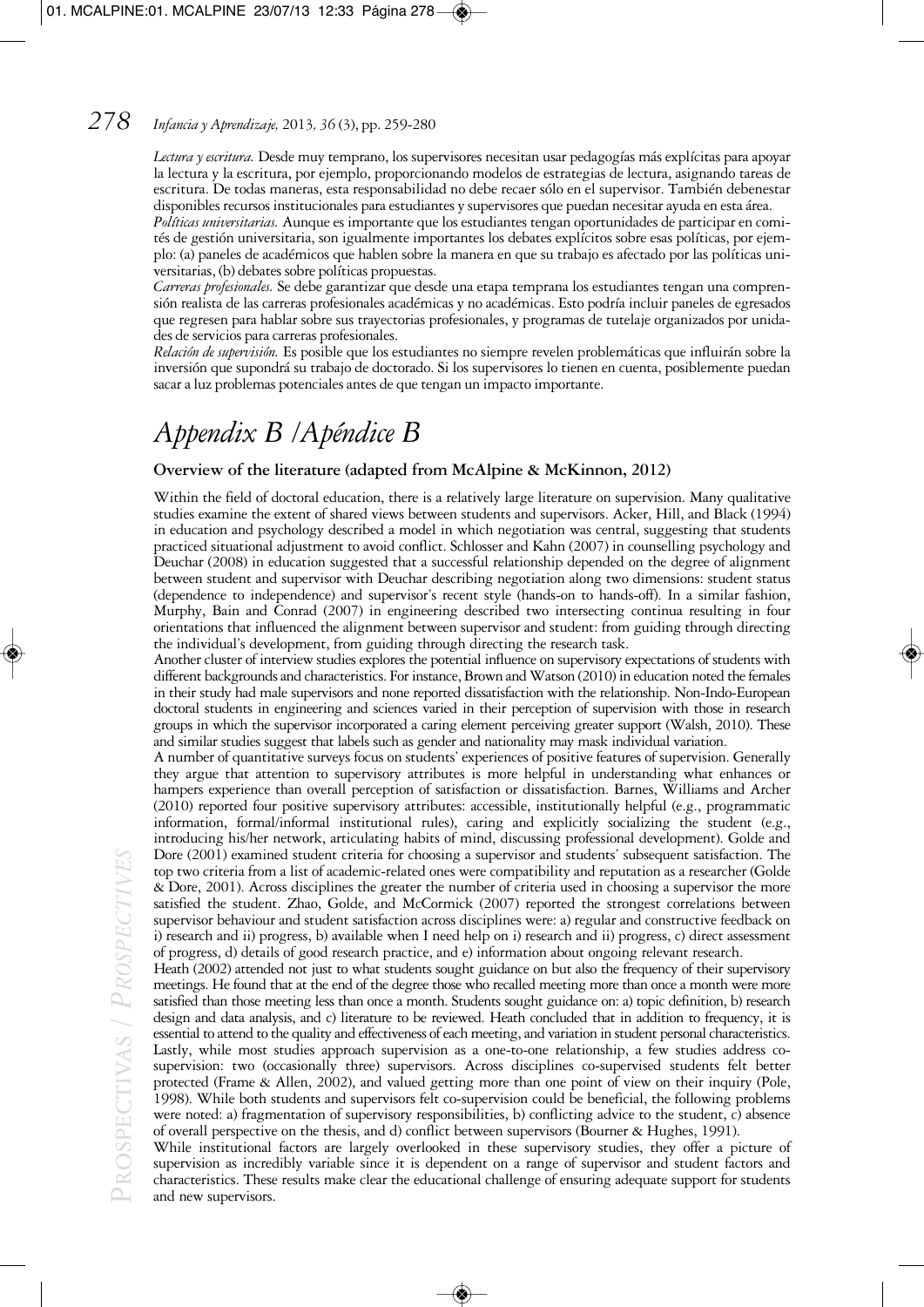#### **Descripción resumida de la bibliografía (adaptado de McAlpine & McKinnon, 2012)**

En el campo de la educación doctoral existe una bibliografía relativamente extensa sobre la supervisión. Muchos estudios cualitativos examinan en qué comparten puntos de vista estudiantes y supervisores. Acker, Hill y Black (1994) en las áreas de Educación y Psicología, describen un modelo en que la negociación es central, y sostienen que los estudiantes ponen en práctica un ajustes para evitar el conflicto. Schlosser y Kahn (2007) en Psicología de la Orientación y Deuchar (2008) en Educación, sostienen que una relación exitosa depende del grado de alineación entre el estudiante y el supervisor, y Deuchar describe la negociación a lo largo de dos dimensiones: la condición del estudiante (desde la dependencia hasta la independencia) y el estilo del supervisor (desde proactivo hasta pasivo). De manera similar, Murphy, Bain y Conrad (2007), en relación a los estudios de Ingeniería, describen dos continuos que se interrelacionan, resultando en cuatro orientaciones que influyen sobre la alineación entre el supervisor y el estudiante: desde la orientación hasta la dirección de la evolución del individuo, y desdela orientación hastala dirección delatarea deinvestigación.

Otro conjunto de estudiosexplora, mediante entrevistas, la influencia potencial de estudiantes con diferentes antecedentes y características sobre las expectativas de la supervisión. Por ejemplo, Brown y Watson (2010), en Educación, observan que las mujeres que participaron en el estudio tenían supervisores varones, y ninguna manifestó estar insatisfechacon larelación. Losestudiantes doctorales no indoeuropeosen ingeniería y ciencias variaron en su percepción de la supervisión; los que pertenecían a grupos de investigación en que el supervisor incorporó un elemento de contención, percibieron un mayor apoyo (Walsh, 2010). Estos estudios y otros similares sugieren que factores como el género y la nacionalidad pueden enmascarar la variabilidad individual. Varias encuestas cuantitativas analizan las experiencias de estudiantes en relación con algunas características positivas de la supervisión. En general sostienen que para comprender qué mejora u obstaculiza la experiencia de la supervisión, resulta más útil centrarse en los atributos de la supervisión que en la satisfacción o insatisfacción general. Barnes, Williams y Archer (2010) mencionan cuatro atributos positivos del supervisor: accesible, útilen relación con la institución (porejemplo, información programática, normas institucionales formales/informales), contención y socialización explícita del estudiante (por ejemplo, presentarle su red de iguales, verbalizar hábitos mentales, conversar sobre el desarrollo profesional). Golde y Dore (2001) examinan los criterios de los estudiantes en la elección de un supervisor y su posterior nivel de satisfacción. En una lista de criterios relacionadoscon elaspecto académico, los dos primeroscriterios serelacionan con lacompatibilidad y la reputación como investigador (Golde y Dore, 2001). Teniendo en cuenta todas las disciplinas, cuanto mayor era el número de criterios utilizados para la elección de un supervisor, más satisfechos estaban los estudiantes. Zhao, Golde y McCormick (2007) encuentran que las correlaciones más fuertes entre el comportamiento del supervisor y la satisfacción del estudiante, teniendo en cuenta todas las disciplinas son: a) la retroalimentación regular y constructiva sobre: i) la investigación y ii) el progreso, b) la disponibilidad cuando se necesita ayuda con: i) la investigación y ii) el progreso, c) la evaluación directa del progreso, d) los detalles relativos a buenas prácticas de investigación y e) la información sobre investigaciones pertinentes en curso.

Heath (2002) se ocupa no sólo de los aspectos por los cuales los estudiantes buscaban orientación sino también la frecuencia de sus reuniones con el supervisor. Encuentra que al finalizar el post-grado, aquellos que recordaban más de una reunión al mes estaban más satisfechos que aquellos que se reunían menos de una vez al mes. Los estudiantes buscaban orientación en relación con: a) definición de tópico, b) diseño de la investigación y análisis de datos y c) bibliografía a revisar. Heath concluye que además de la frecuencia, es indispensable considerar la calidad y efectividad de cada reunión y la variación en las características personales de los estudiantes.

Por último, aunque la mayoría de los estudios aborda la supervisión como una relación de uno a uno, algunos analizan la co-supervisión por dos (o a veces tres) supervisores. Teniendo en cuenta todas las disciplinas, los estudiantes con co-supervisión se sentían más protegidos (Frame y Allen, 2002) y valoraban el hecho de disponer de más que un punto de vista en relación con sus consultas (Pole, 1998). Aunque tanto los estudiantes como los supervisores sentían que la co-supervisión podía ser beneficiosa, mencionaron los siguientes problemas: a) fragmentación de las responsabilidades de supervisión, b) asesoramiento conflictivo al estudiante, c) ausencia de una visión global de la tesis y d) conflicto entre los supervisores (Bourner y Hughes, 1991).

Aunque estos estudios sobre supervisión omiten en gran medida los factores institucionales, ofrecen un panorama de la supervisión como algo increíblemente variable, ya que depende de una gama de factores y características de los supervisores y los estudiantes. Estos resultados ponen en evidencia la dificultad que tiene para las propuestas formativas,asegurar un apoyo adecuado paralosestudiantes y los nuevos supervisores.

# *References / Referencias*

ACKER, S., HILL, T., & BLACK. E. (1994). Thesis supervision in the social sciences: managed or negotiated? *Higher Education, 28*, 483-498.

- BARNES, B., WILLIAMS, E., & ARCHER, S. (2010). Characteristics that matter most: Doctoral students' perceptions of positive and negative advisor attributes. *NACADA Journal*,  $30(1)$ ,  $34-46$ .
- BOURNER, T., & HUGHES, M. (1991). Joint supervision of research degrees: Second thoughts. *Higher Education Review, 24* (1), 21-34.

BARNES, B., & AUSTIN, A. (2009). The role of doctoral advising: A look at advising from the advisor's perspective. *Innovative Higher Education, 33*, 297-315.